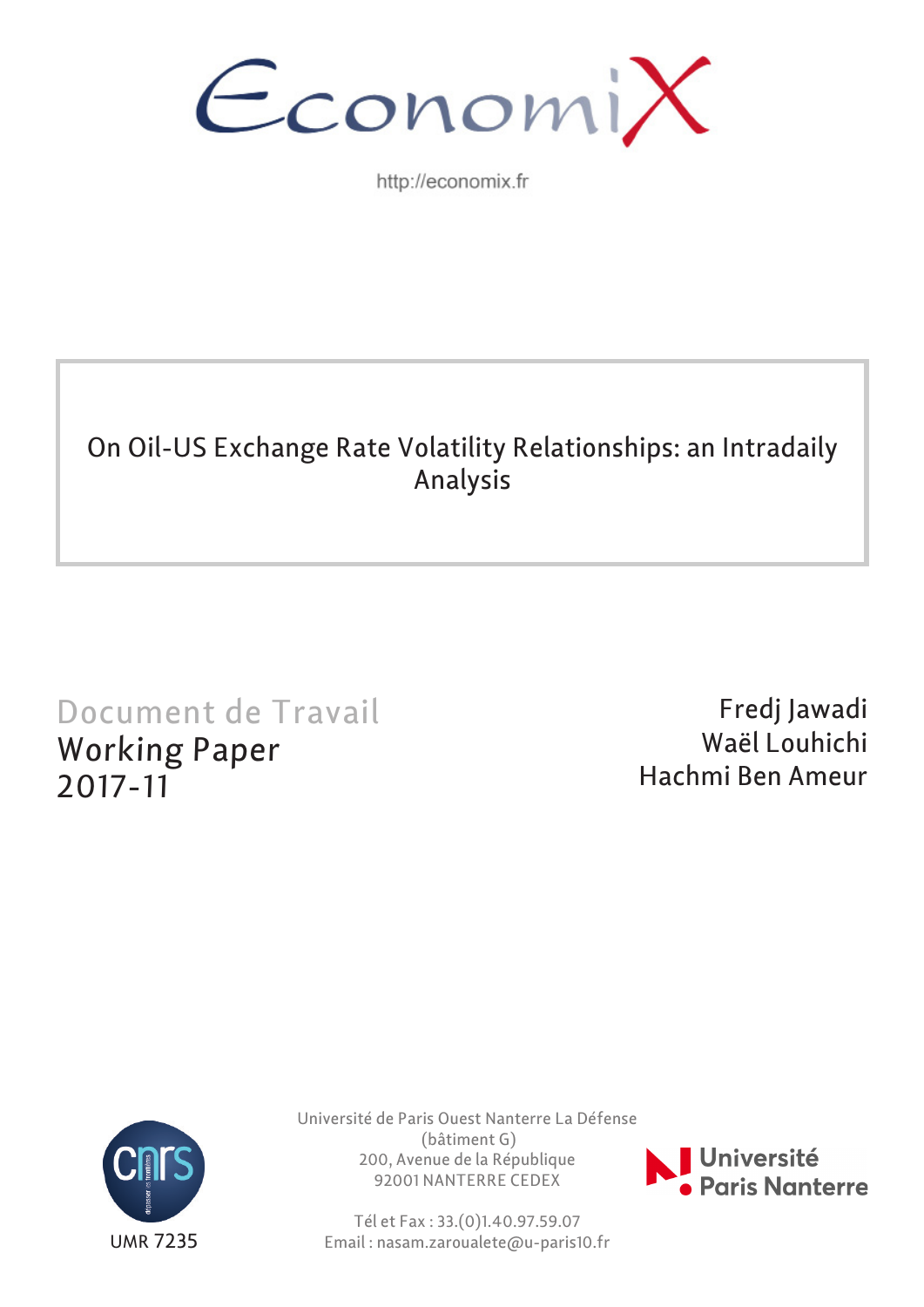## **On Oil-US Exchange Rate Volatility Relationships: an Intradaily Analysis<sup>1</sup>**

Fredj Jawadi\* , University of Evry & EconomiX, France Waël Louhichi, ESSCA School of Management, France

Hachmi Ben Ameur, INSEEC Business School, France

Abdoulkarim Idi Cheffou, EDC Paris Business School, France

\* Corresponding author: fredj.jawadi@univ-evry.fr , University of Evry, 2 rue Facteur Cheval, Evry 91000, France.

 $\overline{\phantom{a}}$ 

<sup>&</sup>lt;sup>1</sup> This paper was presented at the first conference on Applied Financial Modelling in Melbourne (February 4, 2016) and at the extern seminar of Liverpool Management School (Feb, 29, 2016). The authors would like to thank Paresh Narayan, Jonathan Battern, Ruijun BuTimo Teräsvirta and the participants of the seminar and conference for their constructive and helpful comments on an earlier version of this paper.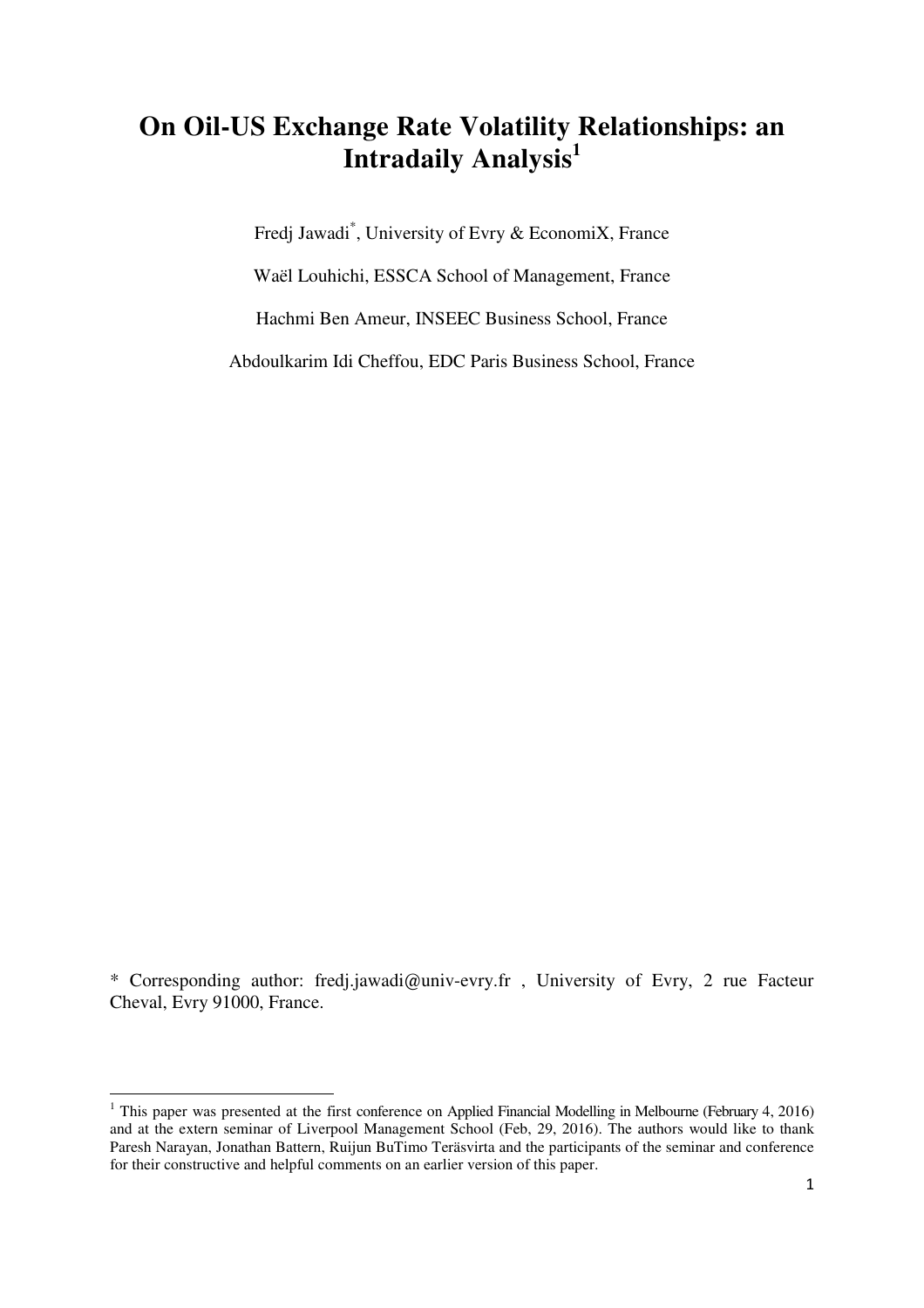### **On Oil-US Exchange Rate Volatility Relationships: an Intradaily Analysis**

#### **Abstract**

The paper investigates the dynamics of oil price volatility by examining interactions between the oil market and the US USD/EUR exchange rate. To this end, we use recent intradaily data to measure realised volatility and to investigate the instantaneous intradaily linkages between different types and proxies of oil price and US\$/euro volatilities. We specify the drivers of oil price volatility through a focus on extreme US\$ exchange rate movements (intradaily jumps). Accordingly, we find a negative relationship between the US USD/EUR and oil returns, indicating that a US \$ appreciation decreases oil price. Second, we note the presence of a volatility spillover from the US exchange market to the oil market. Interestingly, this spillover effect seems to occur through intradaily jumps in both markets.

Keywords: Oil price volatility, realised volatility, intradaily jumps, exchange rate, intradaily data, GARCH model. JEL: G15, C2.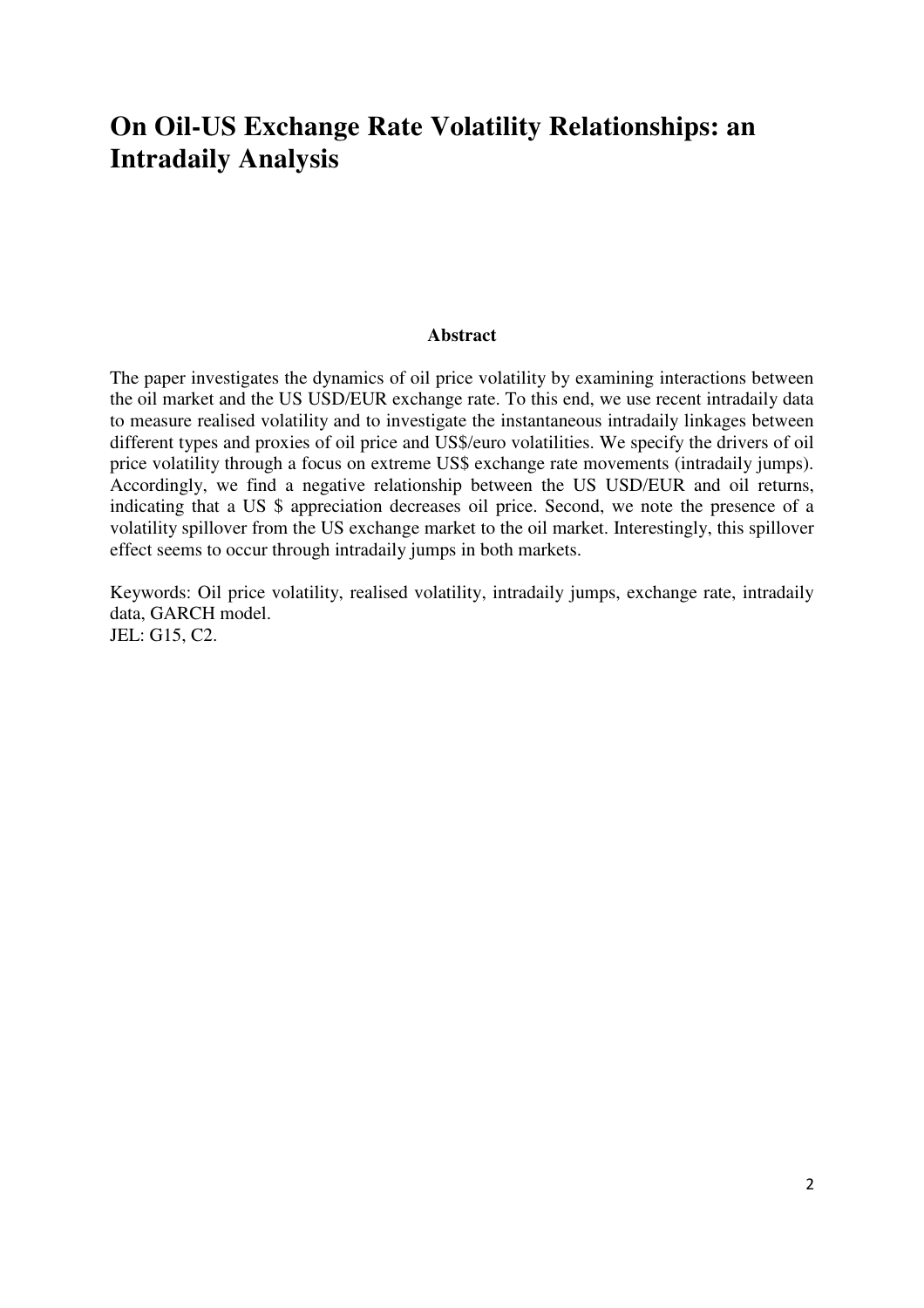#### **1. Introduction**

Oil price shocks have had a significant impact on the real economy at least since the 1970s (e.g.. oil shocks of 1973 and 1979). Hence, oil price fluctuations have been the focus of a number of theoretical and empirical studies. In particular, since the seminal work of Hamilton (1983), several studies have examined the impact of oil price movements on economic activity in general and on financial markets in particular, given the major role played by oil in the real economy. Hamilton (1983) highlighted a significant link between the increase in crude oil prices and US recessions over the period 1948-1972. Focusing on the economies of the USA, UK, Japan, Germany and Canada, Burbridge and Harrison (1984) identified the considerable impact of oil price shocks on domestic economic variables. Based on Hamilton's data, Gisser and Goodwin (1986) found a positive link between oil prices and unemployment. Uri (1996) confirmed this finding for the agricultural sector. More recently, Lardic and Mignon (2006, 2008) found compelling linkages between oil price and economic growth, while Arouri and Jawadi (2010) pointed to a significant correlation between oil price and exchange rate, with a nonlinear relationship. Several other studies have also explored the linkages between oil price and stock markets (Arouri and Jawadi, 2010; Jawadi *et al*., 2010; Arouri and Rault, 2012; Ftiti et al., 2015, Pönkä, 2016, etc.).

While the impact of oil price movements on economic indicators has been widely investigated, there has been less interest in the determinants of oil price volatility. Indeed, few studies have looked at this issue to date (De Truchis and Keddad, 2016; Zhang and Yao, 2016).

The present paper aims to fill this gap through the investigation of oil price volatility drivers. Our research question is firstly motivated by significant recent oil price fluctuations. Indeed, at the beginning of 2016, the price per barrel of West Texas Intermediate (WTI) crude oil reached 30 US dollars compared to 140 US dollars in June 2008. Interestingly, the decline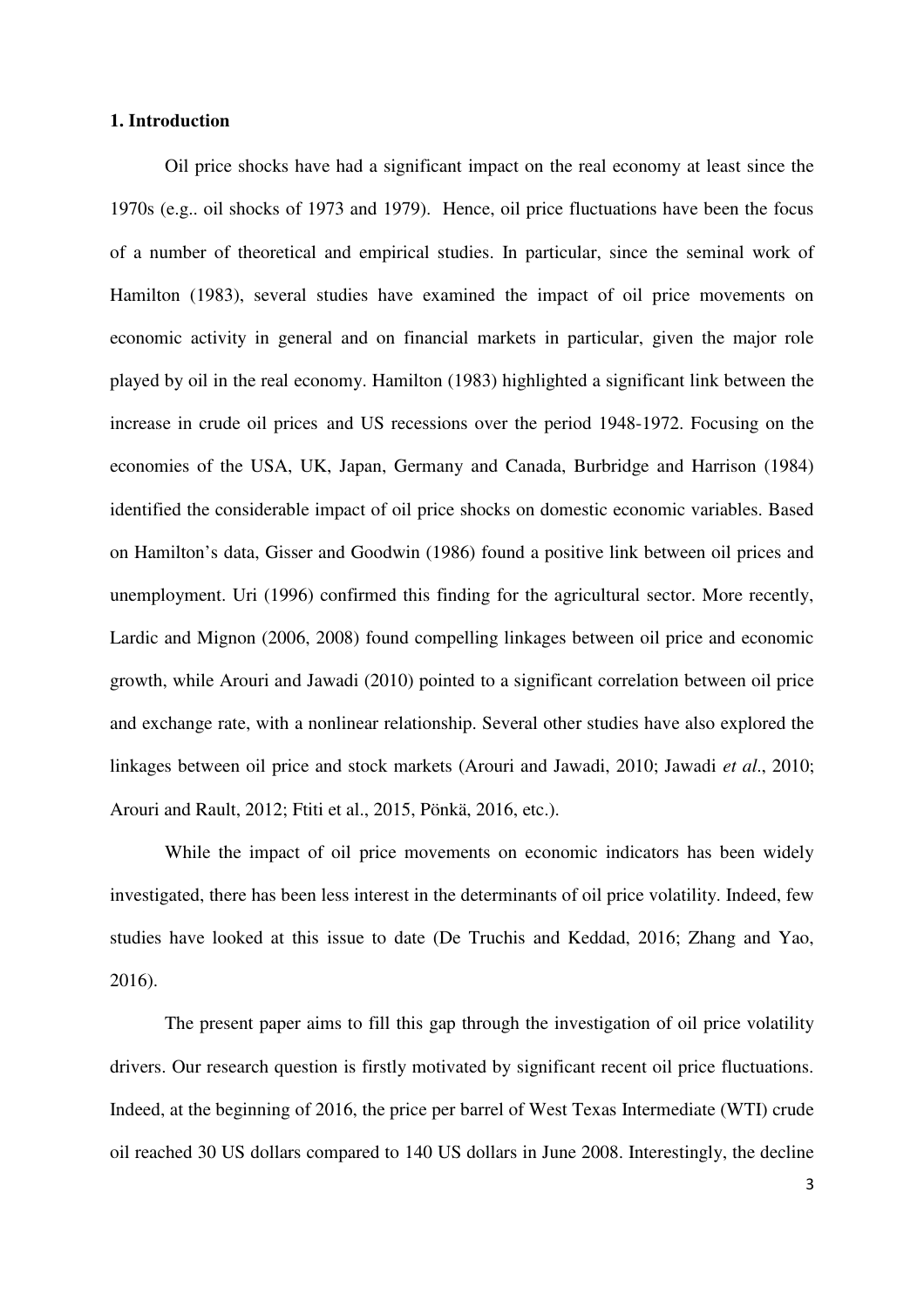in oil price has been accompanied by a historical US dollar appreciation against the euro, which raises the question of the link between these two variables: oil price and the US/ $\epsilon$ exchange rate. Secondly, oil price dynamics are of great interest to investors as a clearer understanding can help them to enhance their investment and hedging strategies. It is also an important issue for policymakers who can use such information to develop efficient monetary policies. Further, a precise analysis of oil price dynamics can help oil exporting countries to better adjust their oil supply.

Accordingly, our paper differs from previous related literature and makes at least three contributions. First, we use recent intradaily data to investigate instantaneous linkages between oil price and the US  $\frac{1}{2}$  exchange rate, innovating through the application of a nonparametric approach to search for intradaily jumps. Second, to our knowledge, our paper is the first attempt to investigate the spillover effect of extreme US exchange rate movements to oil prices through intradaily jumps, while proposing a large number of econometric specifications. Third, we test the co-jump hypothesis between oil and foreign markets.

Our intradaily analysis offers several findings. First, we highlight a negative relationship between the USD/EUR exchange rate and oil returns, which means that a US dollar appreciation leads to a drop in the price of oil. Second, we identify significant volatility spillover from the foreign exchange market to the oil market. Indeed, intradaily jumps that occur in the foreign market have a real impact on oil market conditional volatility. Finally, we show that intradaily jumps occur simultaneously in the USD/EUR currency market and the oil market.

The remainder of the paper is organised as follows. Section 2 provides an overview on the related literature. Section 3 presents the data and the methodology. We discuss the main empirical results in Section 4. Section 5 concludes.

#### **2. Literature**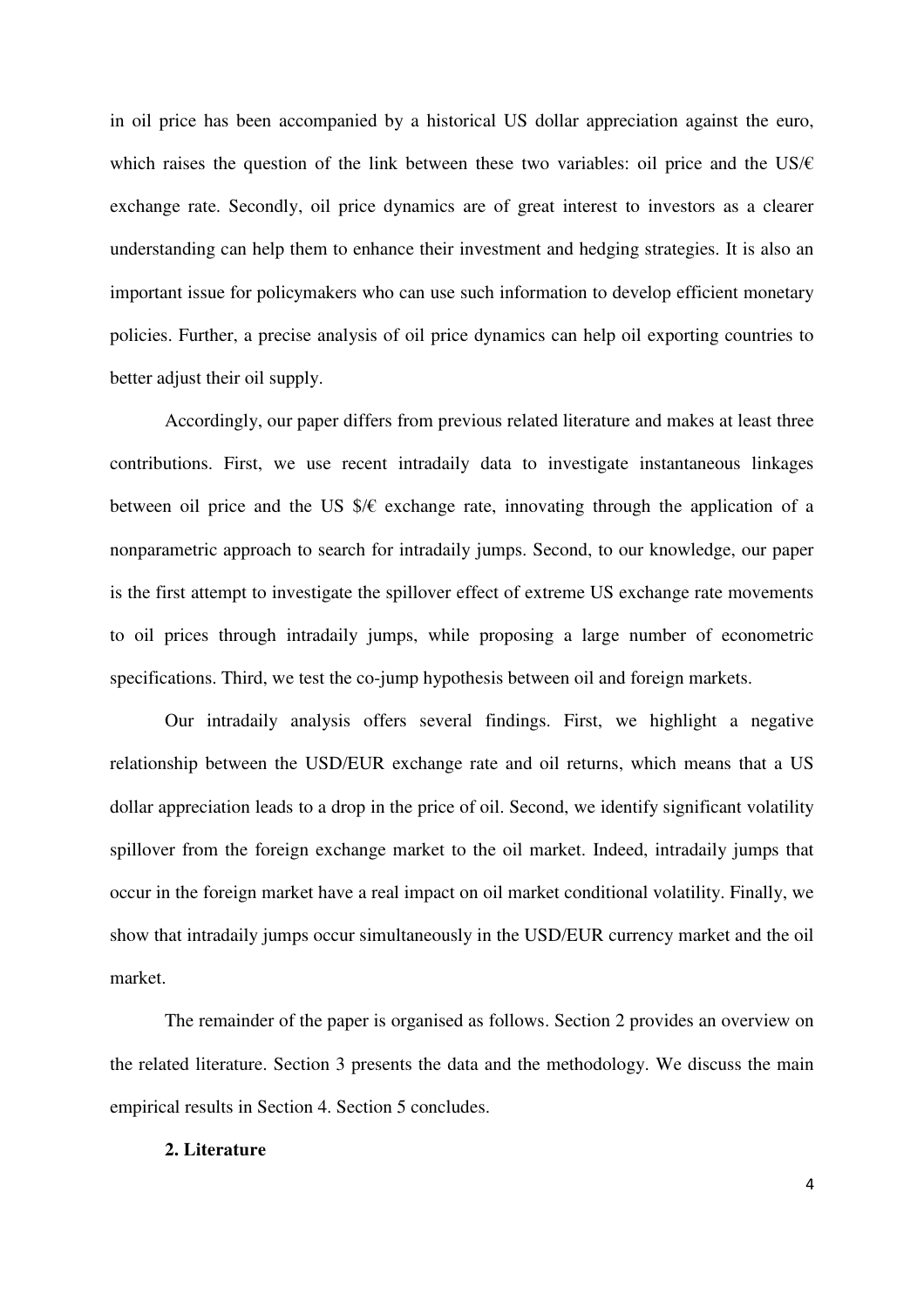In the literature, several papers have examined the impact of dollar exchange rate variations on oil prices.<sup>2</sup> Reboredo and Rivera-Castro (2013) investigated the link between oil price and US dollar exchange rates using a Wavelet multi-resolution analysis. They identified a negative dependence between the two markets. Turhan *et al*. (2014) analyzed the comovements of oil price (in US dollars) and exchange rates (US dollar/local currency) of G20 members from 2000 to 2013, and showed that the link between oil prices and exchange rates has intensified in the last decade as they have become strongly negatively correlated.

Beckmann and Czudaj (2013) focused on the causality pattern between oil price and currencies, concluding that, only in nominal terms, the most significant causality runs from exchange rates to oil price. Tantatape *et al.* (2014) investigated the relationship between U.S. imported crude oil prices and exchange rates. They showed that, in the short-run, exchange rates Granger-cause the price of crude. Moreover, this study revealed that the impulse response of crude oil price to exchange rate shock is negative and significant. However, oil price shocks apparently have no impact on the exchange rate. Recently, Jammazi *et al.* (2015) examined the link between US dollar exchange rates against 18 currencies and crude oil prices. The authors highlighted an asymmetric pass-through from exchange rates to oil prices in both the short and the long run, suggesting that negative exchange rate shocks have more impact on oil prices than positive ones.

While the above studies focus on the first moment (returns), another corpus of research has investigated volatility dependence between the oil market and the foreign exchange market. Zhang *et al.* (2008) found no volatility spillover from the US dollar exchange rate to the oil market. Salisu and Mobolaji (2013), however, indicated bidirectional returns and volatility linkages between the oil market and the foreign exchange market. Using

 $\overline{\phantom{a}}$ 

<sup>&</sup>lt;sup>2</sup> Another corpus of studies has focused on oil prices as an explanatory variable of exchange rate movements (Krugman, 1983; Golub, 1983; Chen and Chen, 2007; Coudert *et al.,* 2008, Narayan, 2008, among others).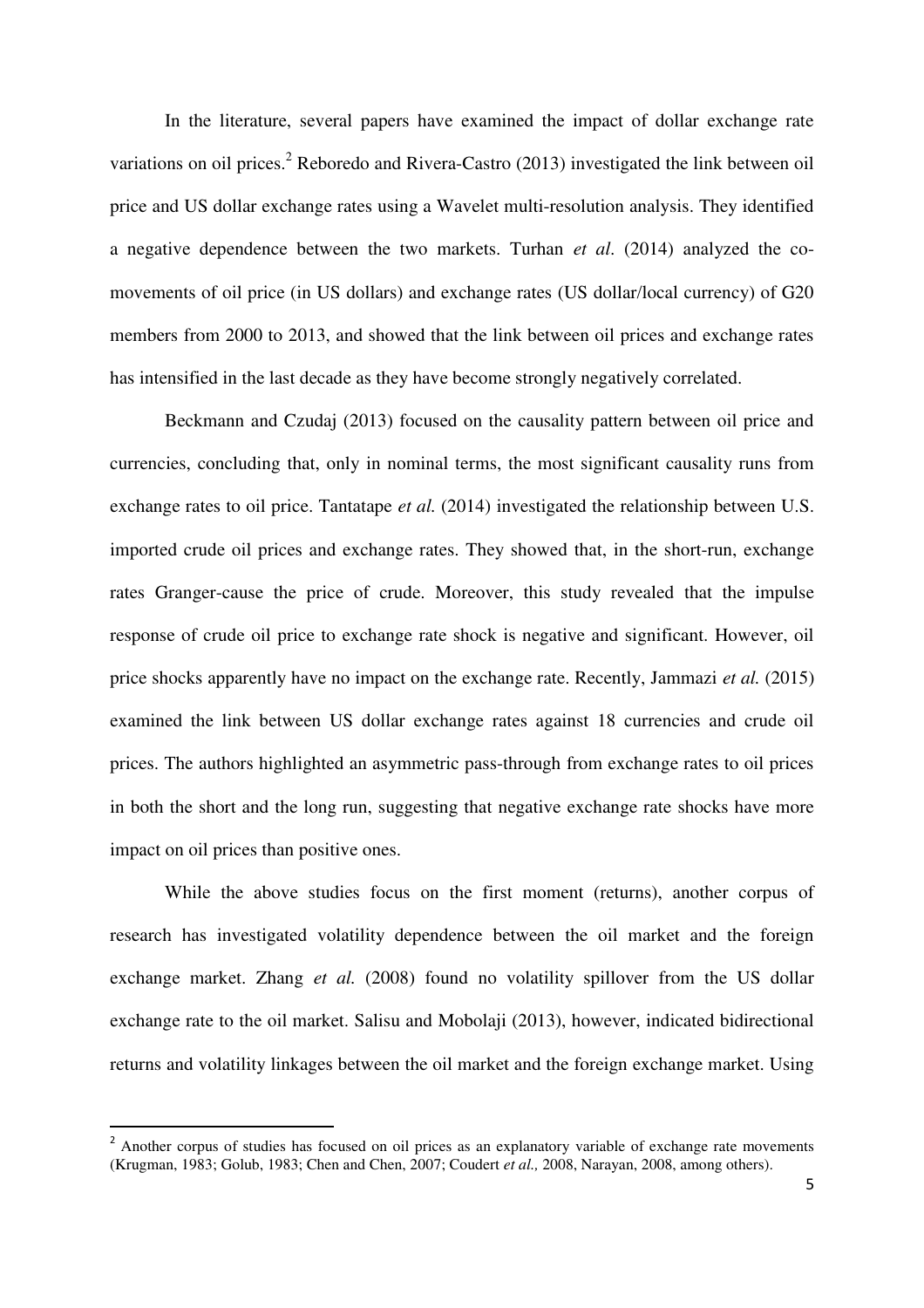a GARCH model, Ding and Vo (2012) found no interaction between the two markets in the pre-crisis period (before 2008), while a bidirectional volatility interaction between the two markets during the financial crisis is not rejected. Recently, De Truchis and Keddad (2016) used the framework of copula techniques to test weak dependence between the foreign exchange market and the oil market, especially in the long term. Overall, prior related studies offer heterogeneous findings, and the results appear to be sample and data dependent. Phan *et al.* (2016), however, argued that understanding the determinants of intradaily volatility is useful for investors and portfolio managers involved in high frequency trading to better forecast volatility, while Caporin et al. (2016) highlighted intradaily volatility spillover between the S&P500 and leading energy commodities markets.

Accordingly, using available exchange rate and oil price intradaily data, this paper extends previous studies and investigates whether intradaily changes in the US/ $\epsilon$  exchange rate might drive oil price. In other words, the aim is to determine whether financial investors' and speculators' behaviour in financial and oil markets might impact on oil price volatility (Du et al., 2011). This approach is original and interesting in that we not only investigate intradaily volatility dependence between oil price and the USD/EUR exchange rate, but we also test the impact of abrupt jumps in the USD/EUR exchange rate on oil prices.

The correlation between oil price and US dollar exchange rate volatility is intuitively supported. Further, economic theory seems to support both negative and positive relationships. Indeed, a negative relationship between oil and the US\$ exchange rate can be justified by further hedging actions by investors when investing in oil and foreign markets. It can also be justified by the fact that with a highly weak dollar and high oil price, investors can invest in other currencies. The positive relationship is due to the fact that international crude oil trading is quoted in US dollars, and any abrupt change in the US  $\frac{1}{5}$  exchange rate can positively affect oil transactions and consequently oil price, yielding co-jumps in both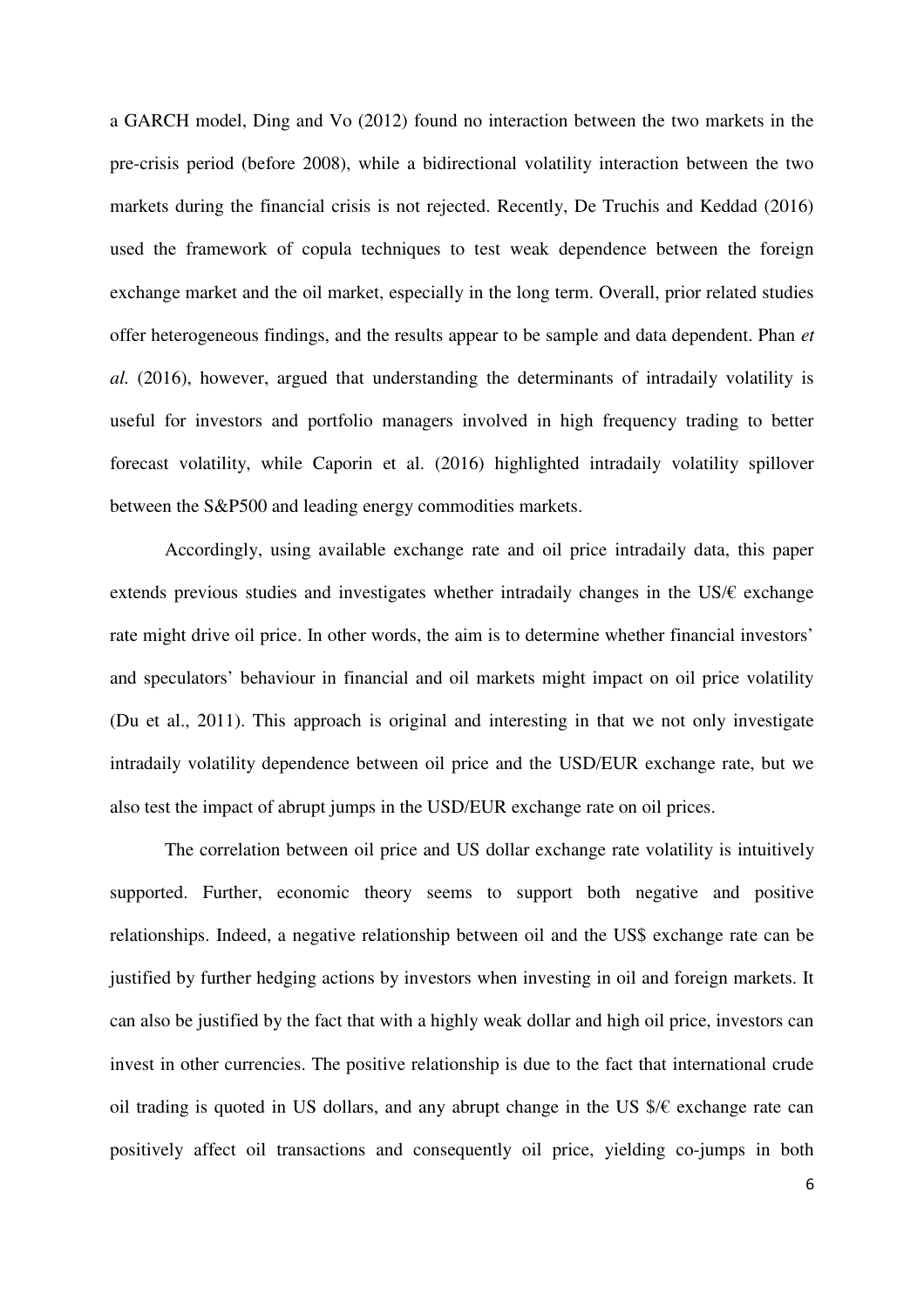markets. We therefore expect to find a causality link between US dollar exchange rate volatility and crude oil prices. More specifically, an appreciation in the US dollar exchange rate will increase oil prices for foreigners in their local currencies, which in turn leads to a decrease in demand and a potential fall in the price of oil. Inversely, a weaker US dollar currency can trigger an increase in oil demand, leading to higher oil prices. We therefore expect a negative relationship between oil price and the US dollar exchange rate as documented by Narayan *et al.* (2008) and Wu *et al.* (2012).<sup>3</sup>

### **3. Data and methodology**

#### **3.1. Data and preliminary analysis**

Intradaily data is obtained from the Bloomberg database. The sample under consideration covers a six-month period from August 2016 to January 2016. We computed 5 minute returns for WTI and for the US USD/EUR exchange rate during this period of study according to the logarithm formula. Table 1 presents the resulting descriptive statistics on returns for both the US/€ exchange rate and oil price.

|                 | Oil returns   | <b>USD/EUR</b> returns |
|-----------------|---------------|------------------------|
| Mean            | $-9.62E - 06$ | 5.90E-07               |
| Median          | 0.0000        | 0.0000                 |
| Maximum         | 0.0316        | 0.0129                 |
| Minimum         | $-0.0222$     | $-0.0129$              |
| Std. Dev.       | 0.0016        | 0.0004                 |
| <b>Skewness</b> | 0.219         | 0.215                  |
| Kurtosis        | 15.975        | 58.696                 |
| Jarque-<br>Bera | 575576.5      | 10593006               |
| Probability     | 0.0000        | 0.0000                 |

**Table 1: Descriptive statistics** 

<sup>&</sup>lt;sup>3</sup> It is however important to note that some other studies including Dibooglu, 1996; Amano and van Norden, 1998; Bénassy-Quéré et al., 2007; Chen and Chen, 2007) found a positive relationship between oil prices and the exchange rate.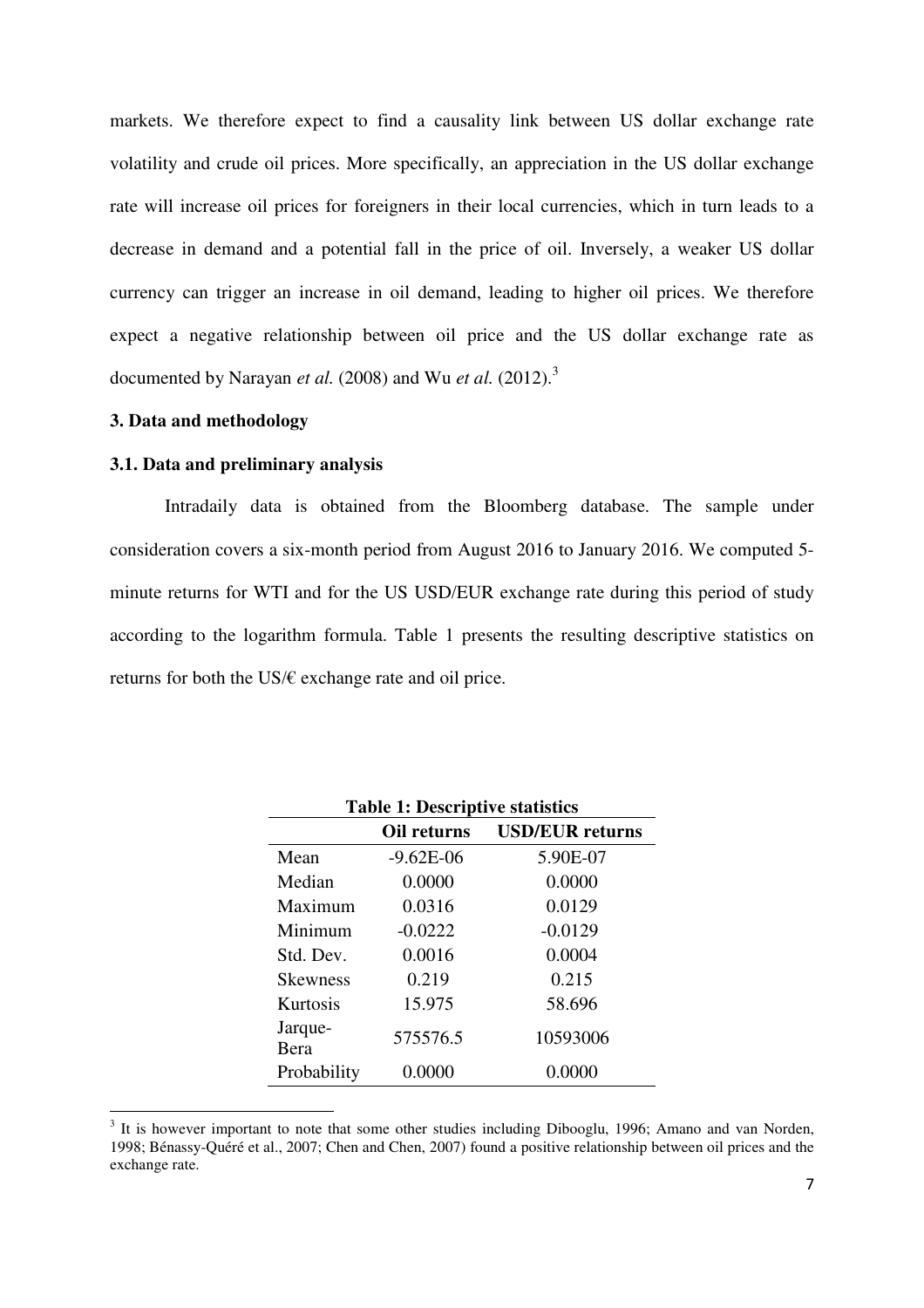**Note:** This table gives descriptive statistics on 5-minute returns for WTI and the USD/EUR exchange rate. The returns are computed according to the logarithm formula over a six-month period from August 2014 to January 2016.

From Table 1, we note that oil returns exhibit higher standard deviation than USD/EUR returns, suggesting that oil price is more volatile than the US  $\frac{1}{5}$  exchange rate. Further, the skewness coefficient positivity for both series indicates that both distributions are skewed right, while the positive excess of kurtosis –which is higher for the exchange ratemeans that distribution has fatter tails than a normal distribution. Consequently, the Jarque-Bera test significantly rejects the normality hypothesis for both series.

#### **3.2. Econometric methodology**

#### **3.2.1. Intradaily jump detection**

It is customary to assume that the logarithm price process can be expressed using the following continuous-time jump-diffusion model:

$$
dP(t) = \mu(t)dt + \sigma(t)dW(t) + k(t)dq(t)
$$
\n(1)

where:  $P(t)$  denotes the logarithmic asset price at time t;  $\mu(t)$  is a continuous and locally bounded variation process;  $\sigma(t)$  denotes a strictly positive, right continuous and left limited stochastic volatility process; W(t) is a standard Brownian notion; and q(t) refers to a pure jump process with intensity  $λ(t)$  and jump size  $κ(t)$ .

The usual quadratic variation of the cumulative return process, noted QV and often used as a one type of variation of a process, is defined as

$$
QV_{t} = \int_{0}^{t} \delta^{2}(s)ds + \sum_{0 < s \leq t}^{N_{t}} k^{2}(s)
$$
 (2)

where: the first term refers to the continuous volatility, while the second measures the jump part.  $N_t$  is a counting process.

Equation (2) implies that the total price process variation  $(QV_t)$  is composed of the continuous Brownian component and the sum of the squared jumps.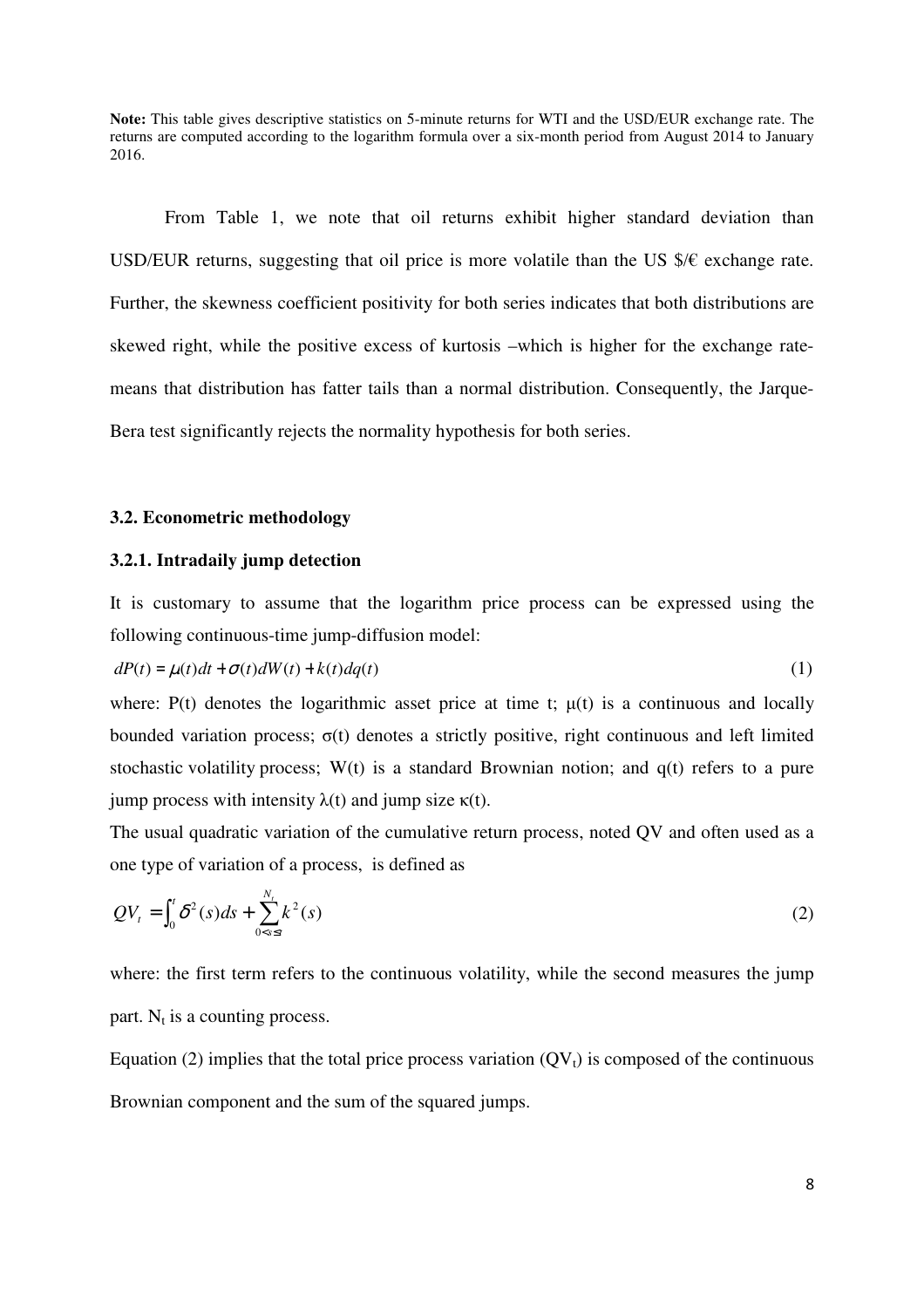Andersen and Bollerslev (1998) proposed an estimator for the quadratic variation  $(QV_t)$ , called realised variance (RV) that is defined as the following sum of intradaily squared return:

$$
RV_{t+1}(\Delta) \equiv \sum_{j=1}^{1/\Delta} r_{t+j\Delta,\Delta}^2
$$
 (3)

Further, Barndorff-Nielsen and Shephard (2004) introduced the bipower variation (BV) in order to be able to identify the contribution of jumps. The BV corresponds to:

$$
BV_{t+1}(\Delta) \equiv \mu_1^{-2} \sum_{j=2}^{1} \left| r_{t+j\Delta,\Delta} \right| \left| r_{t+(j-1)\Delta,\Delta} \right| \tag{4}
$$

$$
\mu_1 = \sqrt{2/\pi} \tag{5}
$$

Such formulas (1-5) enable us to determine realised volatility, continuous volatility and daily jumps.

In this paper, we identify intradaily jumps rather than detecting trading days that contain jumps. To this end, we use the test proposed by Andersen et al.  $(2007)^{4}$ . The authors assess whether a randomly selected intradaily return is subject to a jump using the following statistic:

$$
r_{t+\xi,\Delta,\Delta} = \sum_{j=1}^{1/\Delta} r_{t+j,\Delta,\Delta} \coprod (\xi = j)
$$
 (6)

where:  $\xi$  is an independently drawn index (uniformly distributed) from the set  $\langle 1,2,...,1/\Delta \rangle$ and  $r_{t+j,\Delta,\Delta}$  has conditional mean and variance given by  $Er_{t+j,\Delta,\Delta}$  and  $vr_{t+j,\Delta,\Delta}$  respectively.

 $\overline{\phantom{a}}$ 

<sup>&</sup>lt;sup>4</sup> We also applied the tests of Lee and Mykland (2008). The two tests differ only in their critical values. Both tests yield similar results.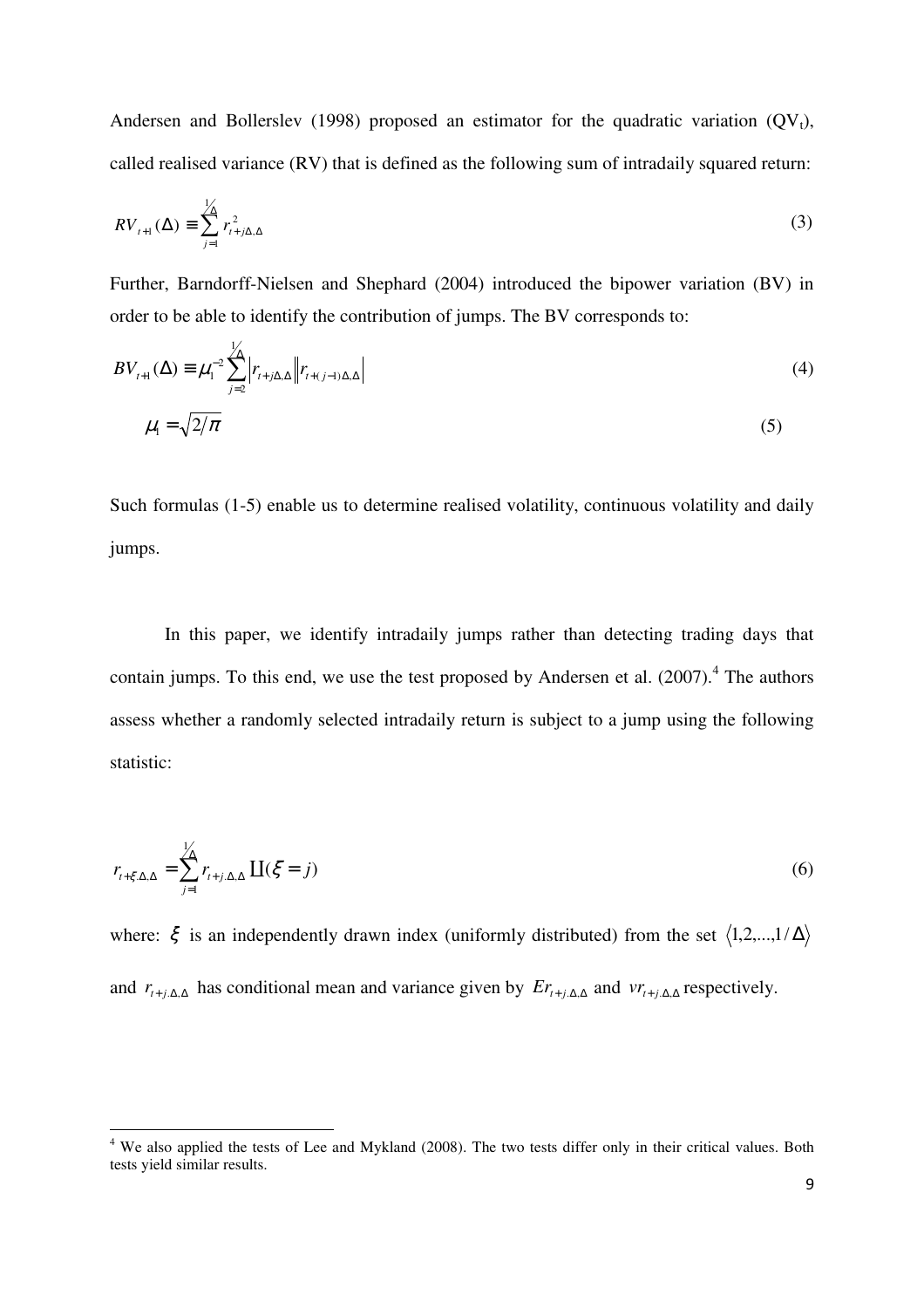The above return is considered as a jump by comparing its absolute value to corresponding scaled return realisations, distributed as follows:

$$
\Delta^{-1/2} \, r_{t+\xi,\Delta,\Delta} \to N(0,IV_{T+1}). \tag{7}
$$

Thus, the multipleintradaily jumps  $k_s(\Delta)$  are detected based on the following rule:

$$
k_{s}(\Delta) = r_{t+s,\Delta,\Delta} \cdot \Pi \Big| r_{t+s,\Delta,\Delta} \Big| > \phi_{1-\beta/2} \cdot \sqrt{\Delta .BV_{t+1}(\Delta)} \Big|, \ s = 1,2,...,1/\Delta \tag{8}
$$

We chose the level  $\alpha$  =1% for the jump test at daily frequency, and define the corresponding confidence interval  $(1 - \beta)$  for intradaily diffusive returns, where  $\beta = 1 - (1 - \alpha)^{\Delta}$  and  $\phi_{1-\beta/2}$ is the appropriate critical value from the standard normal distribution.<sup>5</sup>

#### **3.2.2. GARCH specifications**

Numerous conditional volatility models have been developed to assess the price variation dynamic since the seminal paper by Engle (1982) introduced the ARCH model. The clustering pattern of volatility is a well-known phenomenon in the financial literature. In fact, several empirical studies have shown that volatility time series are characterized by the presence of conditional heteroskedasticity. The family of ARCH models introduced by Engle (1982) and Bollerslev (1986) accounts for the volatility persistence effect and captures conditional heteroskedasticity patterns. The main property of GARCH families is to specify time-conditional volatility while supposing that the current idiosyncratic variance depends on its past levels and past innovations. In this paper, the class of GARCH models is used to study oil price changes and volatility spillover between the crude oil market and the USD/EUR exchange rate. Moreover, the GARCH specification has been shown to provide a good fit for

 $<sup>5</sup>$  See Andersen et al. (2007) for more details about the application of this test.</sup>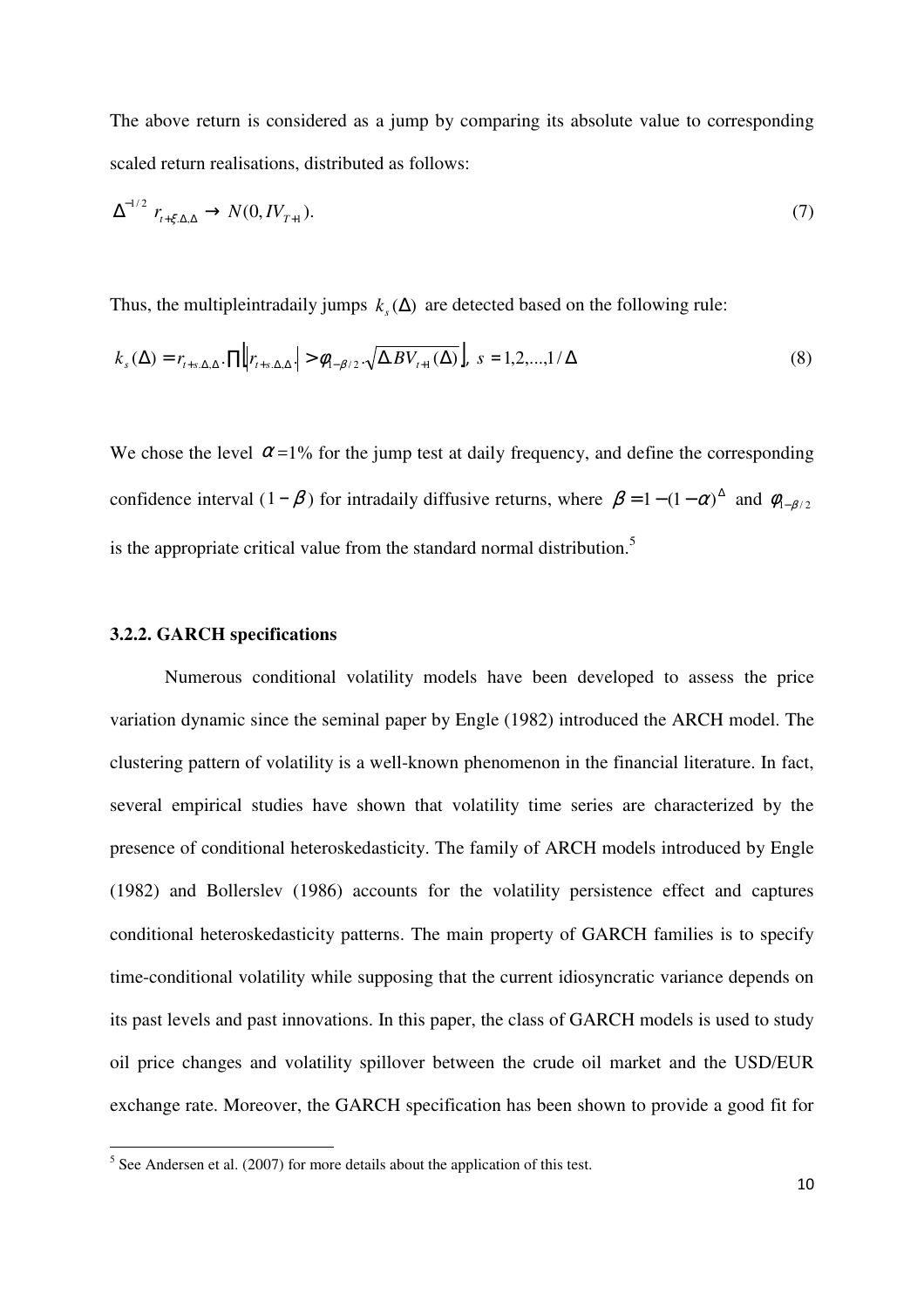financial return time series (Bollerslev, 1987; Pyun et al, 2000; Han and Park, 2008). The autoregressive process accounts for the persistence and the clustering pattern of volatility. It captures some statistical artifacts in returns as the nonstability of the distributions documented by Mandelbrot (1963) and Fama (1965).

In this paper, we compare several GARCH models using a battery of statistical tests, instead of imposing one specific model as in previous studies. The choice of a Jump-GARCH (1,1) specification was motivated by the absence of asymmetry in conditional volatility responses to negative and positive shocks.<sup>6</sup> Moreover, according to the Q-statistics and ARCH-LM test presented in Tables 2, 3, 4 and 5, the GARCH (1,1) is sufficient to clear the autocorrelation of normalized residual series and squared standardized residuals.

The GARCH (1,1) model proposed by Bollerslev (1986) can be presented as follows:

$$
OLR_t = \mu_0 + a_1 OILR_{t-1} + a_2 EXCHR_{t-1} + \varepsilon_t
$$
  
\n
$$
VAR(\varepsilon_t | \varepsilon_{t-1}) = \sigma_t^2
$$
  
\n
$$
\sigma_t^2 = \omega + \alpha \varepsilon_{t-1}^2 + \beta \sigma_{t-1}^2
$$
\n(9)

where OILR<sub>*t*</sub> and OILR<sub>*t*-1</sub> are current and lagged oil returns respectively,  $EXCHR_{t-1}$  refers to the lagged US USD/EUR return, and the parameters  $\mu_0$ ,  $a_1$ ,  $a_2$ ,  $\omega$ ,  $\alpha$ ,  $\beta$  are the coefficients to be estimated. All returns are computed using a logarithm formula. The errors (innovations)  $\varepsilon$ are assumed to be identically and independently distributed. The degree of volatility persistence is measured by the sum of the ARCH and GARCH coefficients ( $\alpha + \beta$ ). As the magnitude of persistence approaches unity, the persistence of shocks to volatility increases.

To test for spillover from a foreign exchange market to the oil market, we first adopted the approach proposed by Hamao *et al.* (1990), Baur and Jung (2006) and Miralles-Marcelo *et* 

 $6$  We validated this hypothesis by testing several asymmetric GARCH models (TGARCH, EGARCH).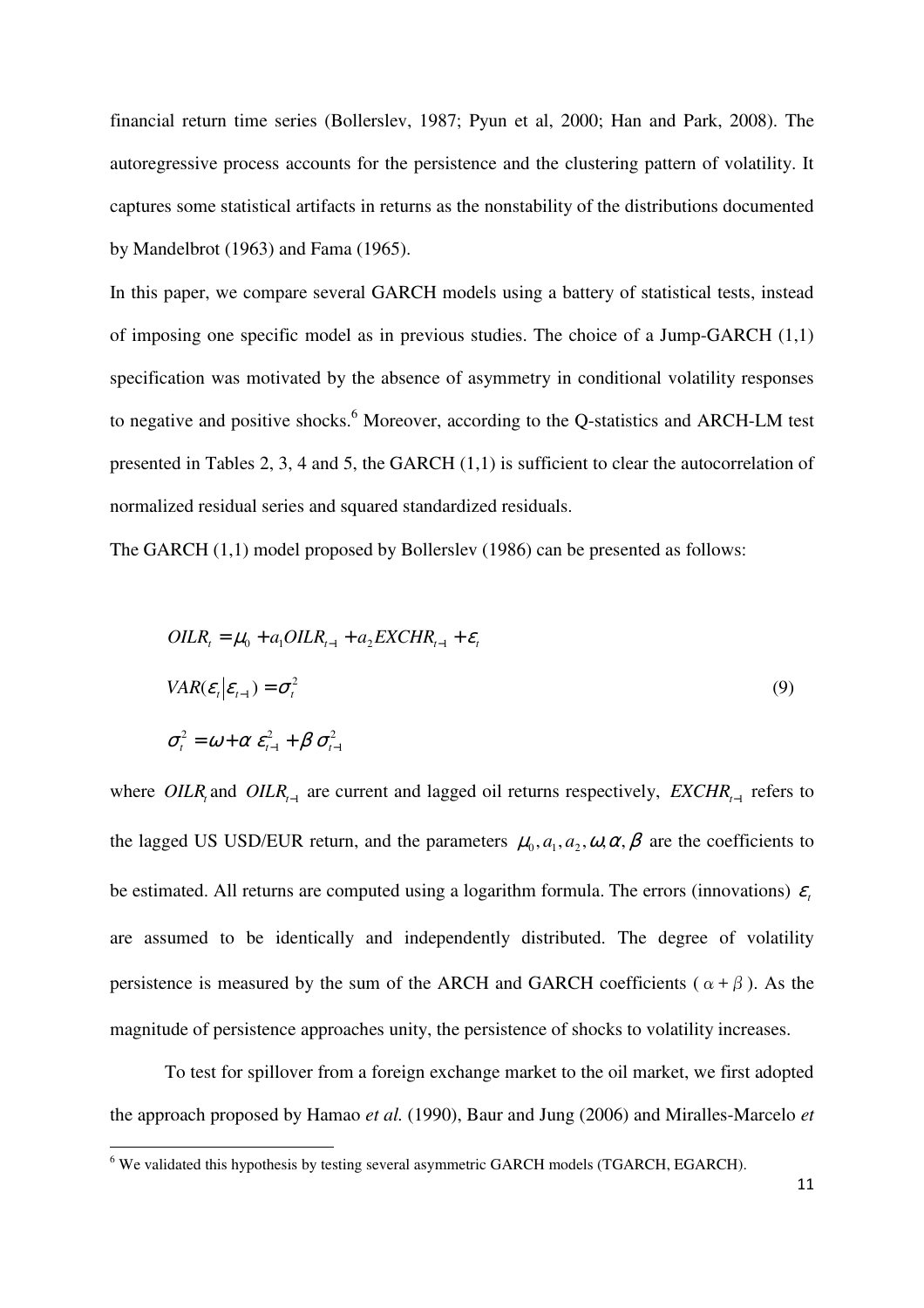*al.* (2010). Accordingly, the most recent squared USD/EUR returns are introduced as an exogenous variable in the conditional variance equation of the oil market. In addition, lagged returns from the oil market and the foreign exchange rate market are introduced in the mean equation in order to capture further persistence and memory effects in the oil return dynamics.

To test for volatility spillover from the US exchange rate to the crude oil market, we use the following GARCH specification:

$$
OLR_{t} = \mu_{0} + a_{1}OLR_{t-1} + a_{2}EXCHR_{t-1} + \varepsilon_{t}
$$
  

$$
VAR(\varepsilon_{t} | \varepsilon_{t-1}) = \sigma_{t}^{2}
$$
  

$$
\sigma_{t}^{2} = \omega + \alpha \varepsilon_{t-1}^{2} + \beta \sigma_{t-1}^{2} + \lambda EXCHR_{t-1}^{2} + \vartheta_{t}
$$
 (10)

*Where OILR<sub><i>t*</sub> and *OILR*<sub>*t*−1</sub> are the current and lagged oil returns respectively; *EXCHR*<sub>*t*−1</sub> and *EXCHR*<sup>2</sup><sub>*r*−1</sub> refer to the lagged US USD/EUR return and lagged squared US USD/EUR return respectively. The parameters  $\mu_0$ ,  $a_1$ ,  $a_2$ ,  $\omega$ ,  $\alpha$ ,  $\beta$ ,  $\lambda$  are the coefficients to be estimated.

1

1

1

Using model (10), we study volatility spillover from the US foreign market to the oil market in line with the approach by Hamao et al. (1990), Baur and Jung (2006) and Miralles-Marcelo et al. (2010). We contribute to the above while testing for the jump component spillover effect. Hence, instead of considering the squared US USD/EUR returns, we next introduce the intensity of the US USD/EUR intradaily jump as an exogenous variable in the oil market's conditional variance equation. The GARCH specification to analyze the impact of jumps occurring on the US foreign exchange rate market on the conditional volatility of crude oil is now written as<sup>7</sup>:

$$
OLR_t = \mu_0 + a_1OLR_{t-1} + a_2EXCHR_{t-1} + \varepsilon_t
$$

<sup>&</sup>lt;sup>7</sup> The Jump variable use dis this regression is computed using the jump test discussed in the previous section.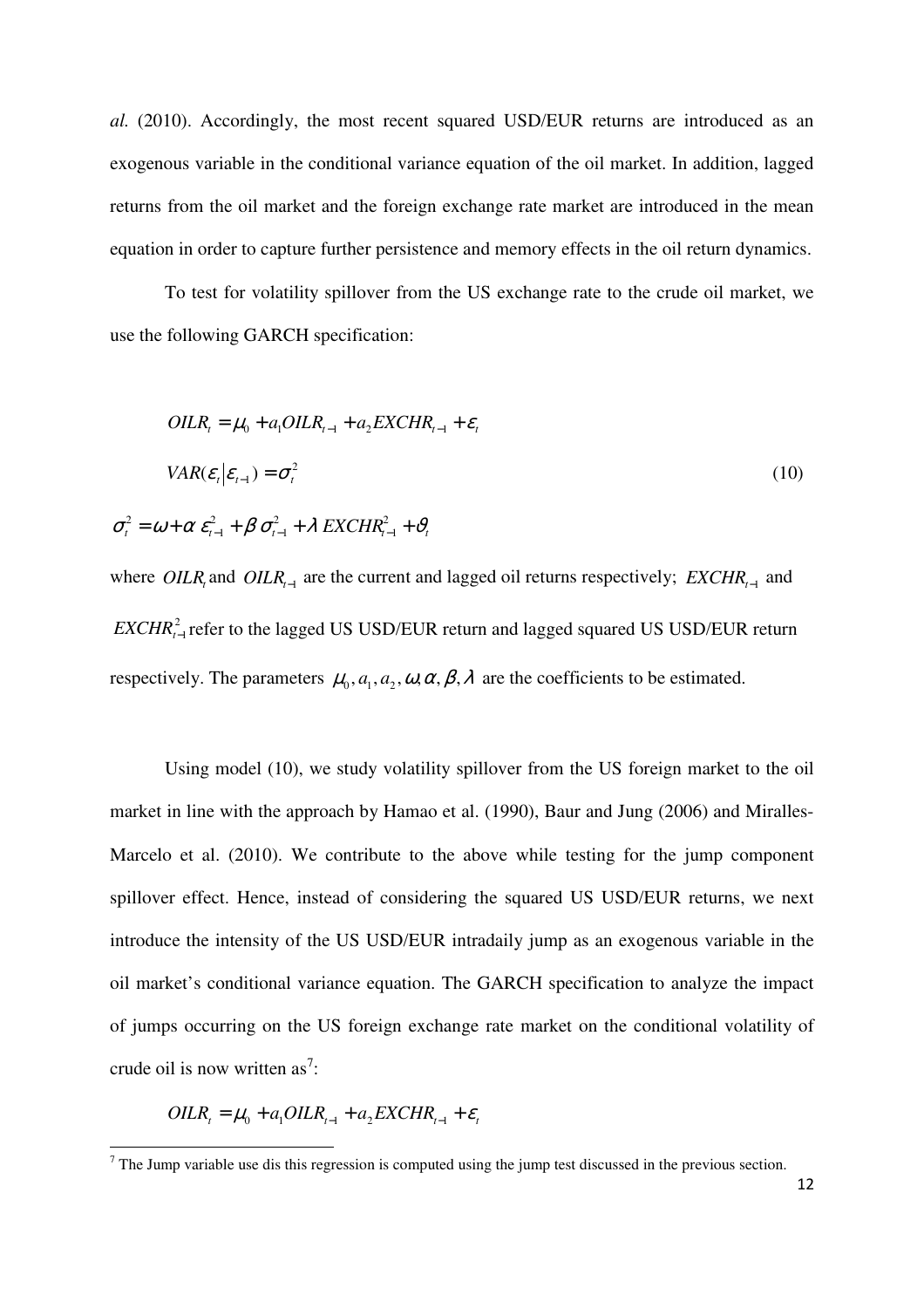$$
VAR(\varepsilon_t | \varepsilon_{t-1}) = \sigma_t^2
$$
\n
$$
\sigma_t^2 = \omega + \alpha \varepsilon_{t-1}^2 + \beta \sigma_{t-1}^2 + \lambda EXCHJ_t + \vartheta_t
$$
\n(11)

Where: OILR<sub>*t*</sub> and OILR<sub>*t*−1</sub> are the current and the lagged oil returns respectively; *EXCHR*<sub> $t$ −1</sub> and  $EXCHJ<sub>t</sub>$  refer to the lagged US USD/EUR returns and the intensity of the current US USD/EUR exchange rate jump respectively. The parameters  $\mu_0$ ,  $a_1$ ,  $a_2$ ,  $\omega$ ,  $\alpha$ ,  $\beta$ ,  $\lambda$  are the coefficients to be estimated. We estimate hereafter these specifications and discuss the main empirical results.

#### **4. Empirical Results**

#### **4.1. Measuring spillover effects between the US \$/Euro exchange rate and oil price**

First, we estimated model (9) and reported the main results in Table 2. Overall, the GARCH estimation reveals the following points. From the mean equation, crude oil returns depend on past oil returns and past US exchange rate returns. This relationship is negative, which shows that an appreciation (depreciation) in the US dollar leads to a decrease (increase) in oil prices. As the Eurozone is basically composed of oil-importing countries, this means that a rise in the US dollar exchange rate increases oil prices in the euro currency, leading to a fall in demand and lower oil prices. Inversely, a stronger euro against the US dollar increases European oil demand, which causes a rise in oil price and explains the negative relationship observed between oil price and the US dollar exchange rate.

Regarding the variance equation (in model (9)), we show that the ARCH and GARCH effects are statistically significant, confirming the clustering pattern and persistence effect of oil volatility. This suggests that current idiosyncratic oil variance depends on its previous levels and past innovations. The sum  $(\alpha + \beta)$  is close to the constraint, ensuring the stationarity of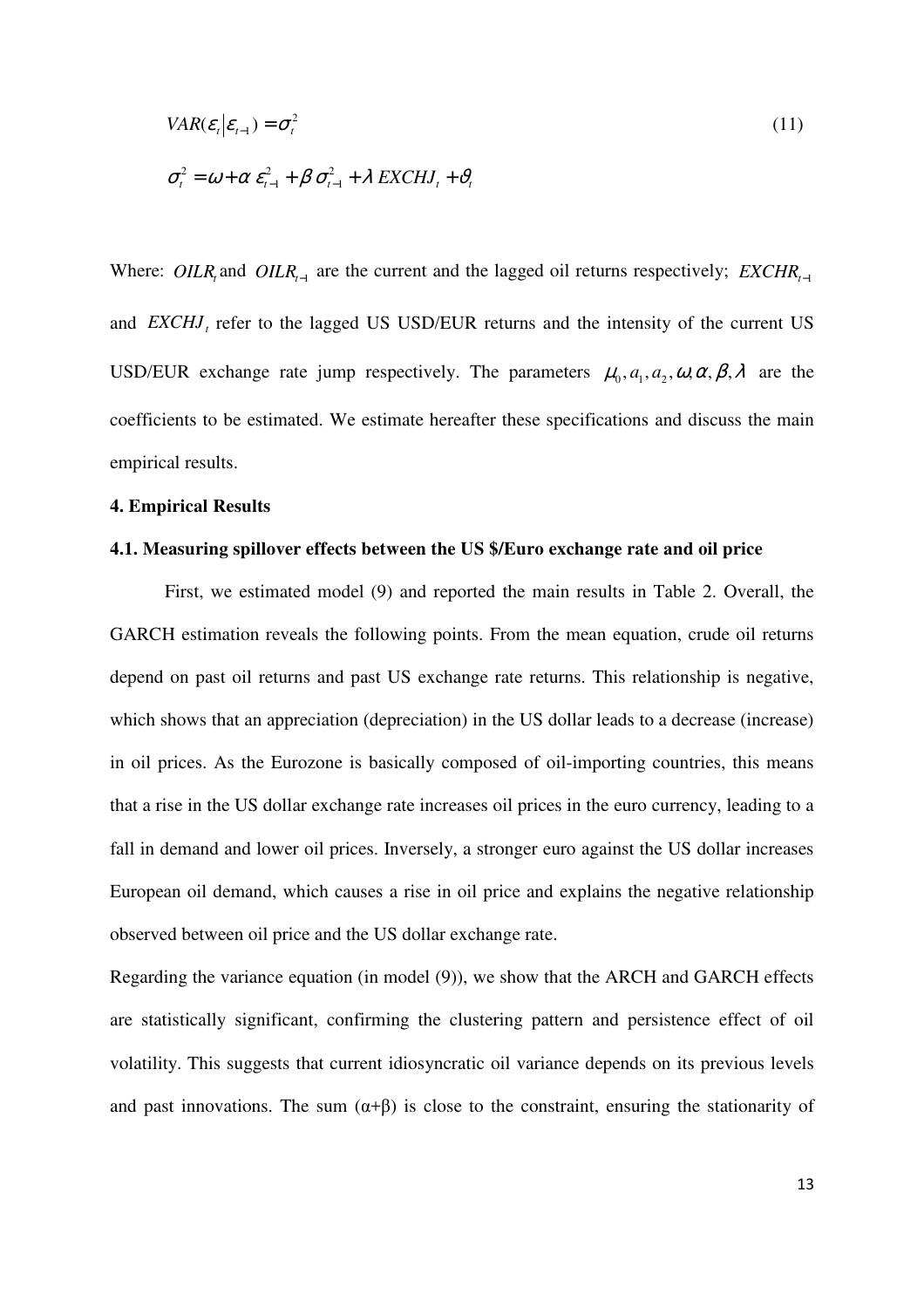model ( $\alpha + \beta < 1$ ). The high degree of persistence confirms the well-known clustering pattern of volatility.

Next, to test the spillover hypothesis between the oil market and the exchange rate market, we estimate model (10). The results reported in Table 3 confirm the results from the GARCH model parameters. Introducing the squared exchange rate term in the conditional variance equation slightly decreases the level of persistence in volatility, as measured by the sum  $(\alpha+\beta)$ . This confirms the hypothesis according to which volatility persistence is reduced when an information proxy is introduced in the GARCH model (Lamoureux and Lastrapes, 1990; Bohl and Henke, 2003; Kalev et al., 2004; Louhichi, 2011, etc.). In addition, the estimation of the variance equation indicates that the US USD/EUR squared returns coefficient is significant, showing evidence of volatility spillover from the US foreign exchange market to crude oil markets. This implies that changes to the US \$ currency can drive oil price volatility. This finding is supported by the portfolio choice theory as well as by the monetary policy choice. Indeed, investors may choose to rebalance their portfolio when buying and selling on oil and foreign exchange markets. Further, in the short term, the US dollar plays a major role in oil price movements as in the oil trade globally, with the US dollar often used as a medium. In the long term however, the Federal Reserve's monetary policy that affects inflation rate and the dollar exchange rate has an impact on oil prices. For example, a stronger dollar compounds the disinflationary impact from a drop in oil prices.

| Coefficient   | Estimator   | P-value | Standard errors |  |
|---------------|-------------|---------|-----------------|--|
|               |             |         |                 |  |
| Mean constant | $-3.05E-06$ | 0.229   | $2.53E-06$      |  |
| $OILR_{t-1}$  | $-0.053***$ | 0.000   | 0.003           |  |

**Table 2: Modelling oil volatility with GARCH (1,1)**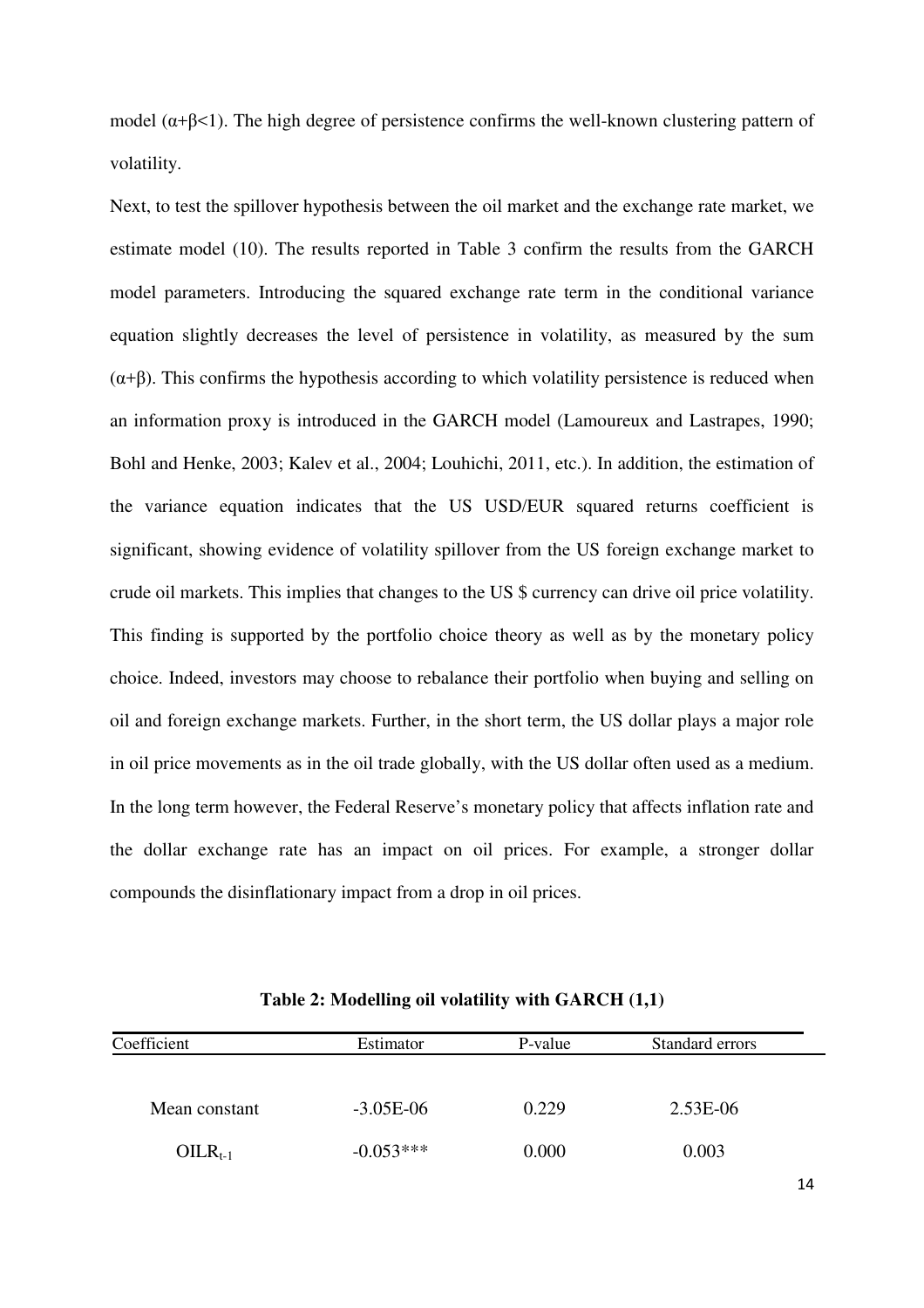| $EXCHR_{t-1}$        | $-0.04***$   | 0.000          | 0.007    |
|----------------------|--------------|----------------|----------|
| Variance constant    | 6.29E-09***  | 0.000          | 2.84E-10 |
| <b>ARCH</b>          | $0.13***$    | 0.000          | 0.002    |
| <b>GARCH</b>         | $0.863***$   | 0.000          | 0.001    |
|                      |              |                |          |
| <b>ARCH-LM</b> test  | 0.648        | 0.42           |          |
| Ljung-Box statistics |              |                |          |
| J                    | $\mathbf{1}$ | $\overline{2}$ | 12       |
|                      |              |                |          |
| $Q^2(j)$             | 0.648        | 4.674          | 14.214   |

Note: significance at 10% level is marked by  $(*), 5\%$  level by  $(**)$  and 1% level by  $(***)$ .  $Q^2(j)$  are the Ljung-Box statistics of order  $j$  ( $j = 1, 2$  or 12), respectively, for standardized residuals.

|  |  |  | Table 3: Volatility spillover from the US USD/EUR exchange rate to oil prices |  |
|--|--|--|-------------------------------------------------------------------------------|--|
|  |  |  |                                                                               |  |

| Coefficient   | Estimator   | P-value | Standard errors |  |
|---------------|-------------|---------|-----------------|--|
|               |             |         |                 |  |
| Mean constant | $-3.01E-06$ | 0.227   | 2.49E-06        |  |
| $OILR_{t-1}$  | $-0.054***$ | 0.000   | 0.003           |  |
| $EXCHR_{t-1}$ | $-0.037***$ | 0.000   | 0.01            |  |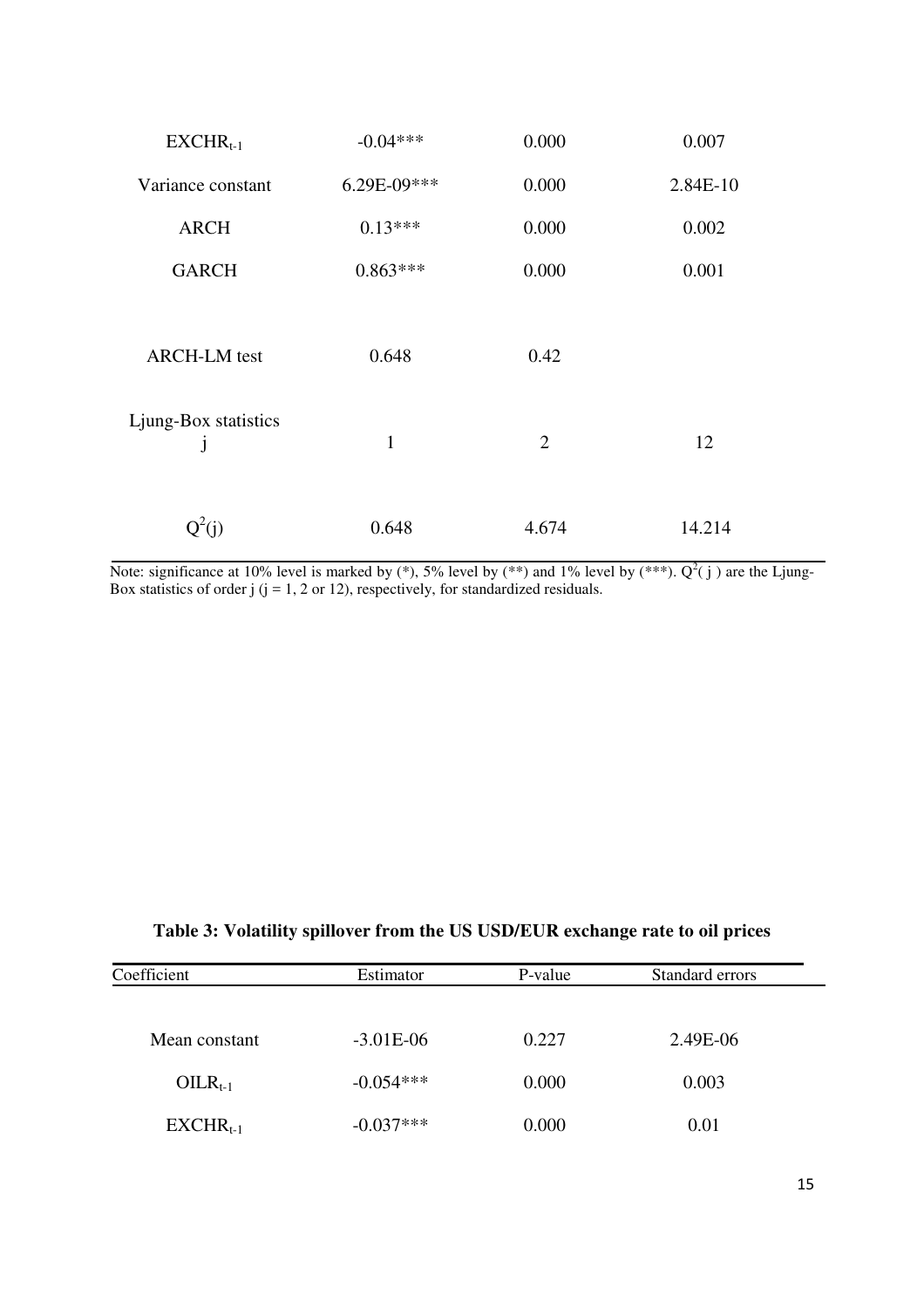| Variance constant         | 1.91E-09***  | 0.000          | 2.30E-10 |
|---------------------------|--------------|----------------|----------|
| <b>ARCH</b>               | $0.117***$   | 0.000          | 0.001    |
| <b>GARCH</b>              | $0.864***$   | 0.000          | 0.001    |
| $EXCHR2t-1$               | $0.207***$   | 0.000          | 0.006    |
| <b>ARCH-LM</b> test       | 0.304        | 0.581          |          |
| Ljung-Box statistics<br>j | $\mathbf{1}$ | $\overline{2}$ | 12       |
| $Q^2(i)$                  | 0.304        | 3.028          | 9.127    |

Note: significance at 10% level is marked by  $(*), 5\%$  level by  $(**)$  and 1% level by  $(***)$ .  $Q^2(j)$  are the Ljung-Box statistics of order  $j$  ( $j = 1, 2$  or 12), respectively, for standardized residuals.

Next, after testing the volatility spillover hypothesis, we estimated model (11) to investigate the transmission of abrupt price shocks (intradaily jumps) from the US foreign market to the oil market. Table 4 summarises the main results of model (11). First, we note that these findings confirm the above results regarding the negative relationship between the USD/EUR returns and oil returns. Second, we note that the ARCH and GARCH effects remain statistically significant. Finally, we show that jumps occurring in the US USD/EUR exchange market positively impact on the oil market's conditional volatility. This means that abrupt shocks occurring in the exchange rate markets are immediately transmitted to the oil market.

#### **Table 4: Impact of US USD/EUR exchange rate jumps on conditional oil price volatility**

| $\sim$<br>$\sim$<br>oettic<br>лепи<br>$\tilde{ }$ | дот. | alue | errors<br>. 120. |
|---------------------------------------------------|------|------|------------------|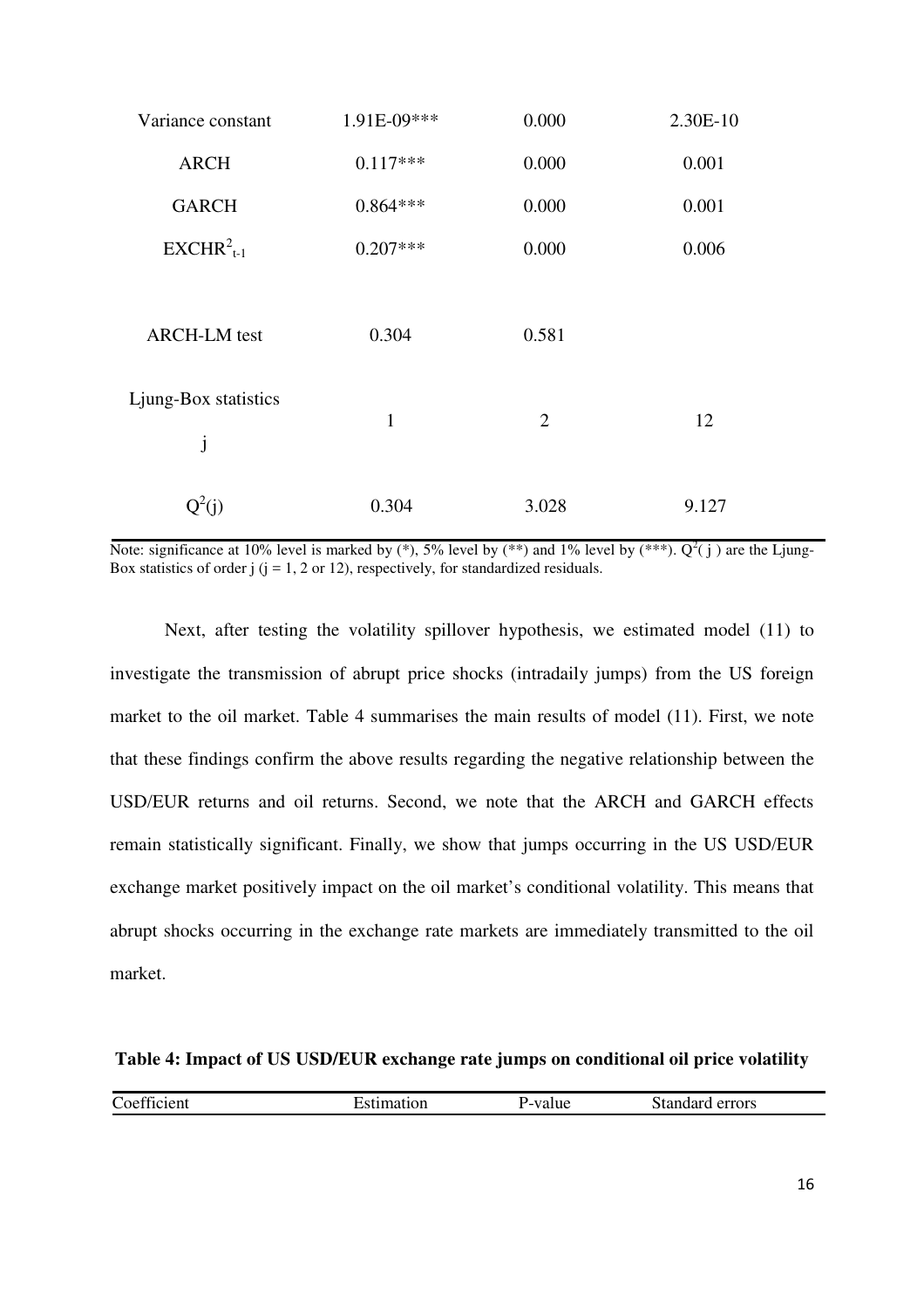| Mean constant                        | $-2.83E-06$   | 0.263          | 2.53E-06 |
|--------------------------------------|---------------|----------------|----------|
| $OILR_{t-1}$                         | $-0.053***$   | 0.000          | 0.003    |
| $EXCHR_{t-1}$                        | $-0.035***$   | 0.000          | 0.008    |
| Variance constant                    | $6.11E-09***$ | 0.000          | 2.78E-10 |
| <b>ARCH</b>                          | $0.13***$     | 0.000          | 0.001    |
| <b>GARCH</b>                         | $0.865***$    | 0.000          | 0.001    |
| EXCHJ <sub>t</sub>                   | 3.30 E-04***  | 0.000          | 2.29E-05 |
|                                      |               |                |          |
| <b>ARCH-LM</b> test                  | 0.377         | 0.538          |          |
|                                      |               |                |          |
| Ljung-Box statistics<br>$\mathbf{J}$ | $\mathbf{1}$  | $\overline{2}$ | 12       |
|                                      |               |                |          |
| $Q^2(j)$                             | 0.377         | 3.784          | 12.808   |

Note: significance at 10% level is marked by  $(*), 5\%$  level by  $(**)$  and 1% level by  $(***)$ .  $Q^2(j)$  are the Ljung-Box statistics of order  $j$  ( $j=2$ , 2 or 12), respectively, for standardized residuals.

Next, to take the analysis further, we break our sample down into two sub-samples, namely, jumps initiated by positive returns and jumps initiated by negative returns, and we re-estimate model (11) while introducing positive jumps and negative jumps separately in the variance equation. The main results are reported in Table 5. Accordingly, we show that the two types of jumps cause an increase in oil market volatility. However, we can note that there is no asymmetric reaction and no difference in the impact of positive shocks compared to negative ones. This implies that an appreciation in the dollar against the euro has the same impact on crude oil prices as a dollar depreciation. In order to check whether the coefficients associated with the effects of positive and negative jumps are statistically different, we re-estimated them using the confidence interval method. Basically, the idea is to check whether the intervals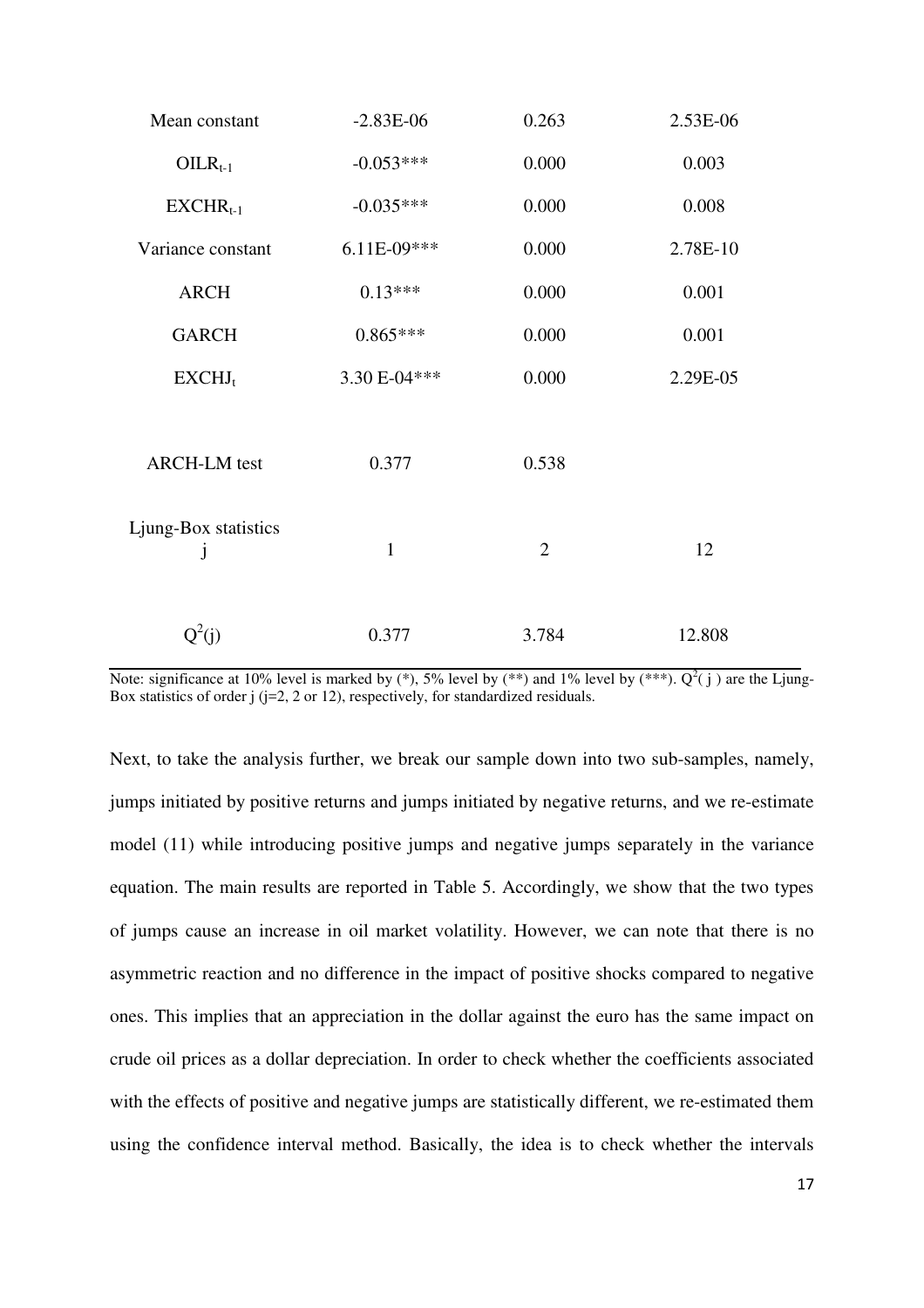obtained overlap or not. If they overlap, this may indicate that the estimators are not statistically different and vice versa. Our results suggest that the two coefficients are not statistically different.

### **Table 5: Impact of positive and negative US USD/EUR exchange rate jumps on conditional oil price volatility**

| Coefficient       | Estimation    | P-value | Standard errors |  |
|-------------------|---------------|---------|-----------------|--|
|                   |               |         |                 |  |
| Mean constant     | $-2.83E-06$   | 0.263   | 2.53E-06        |  |
| $OILR_{t-1}$      | $-0.054***$   | 0.000   | 0.003           |  |
| $EXCHR_{t-1}$     | $-0.036***$   | 0.000   | 0.008           |  |
| Variance constant | $6.11E-09***$ | 0.000   | 2.78E-10        |  |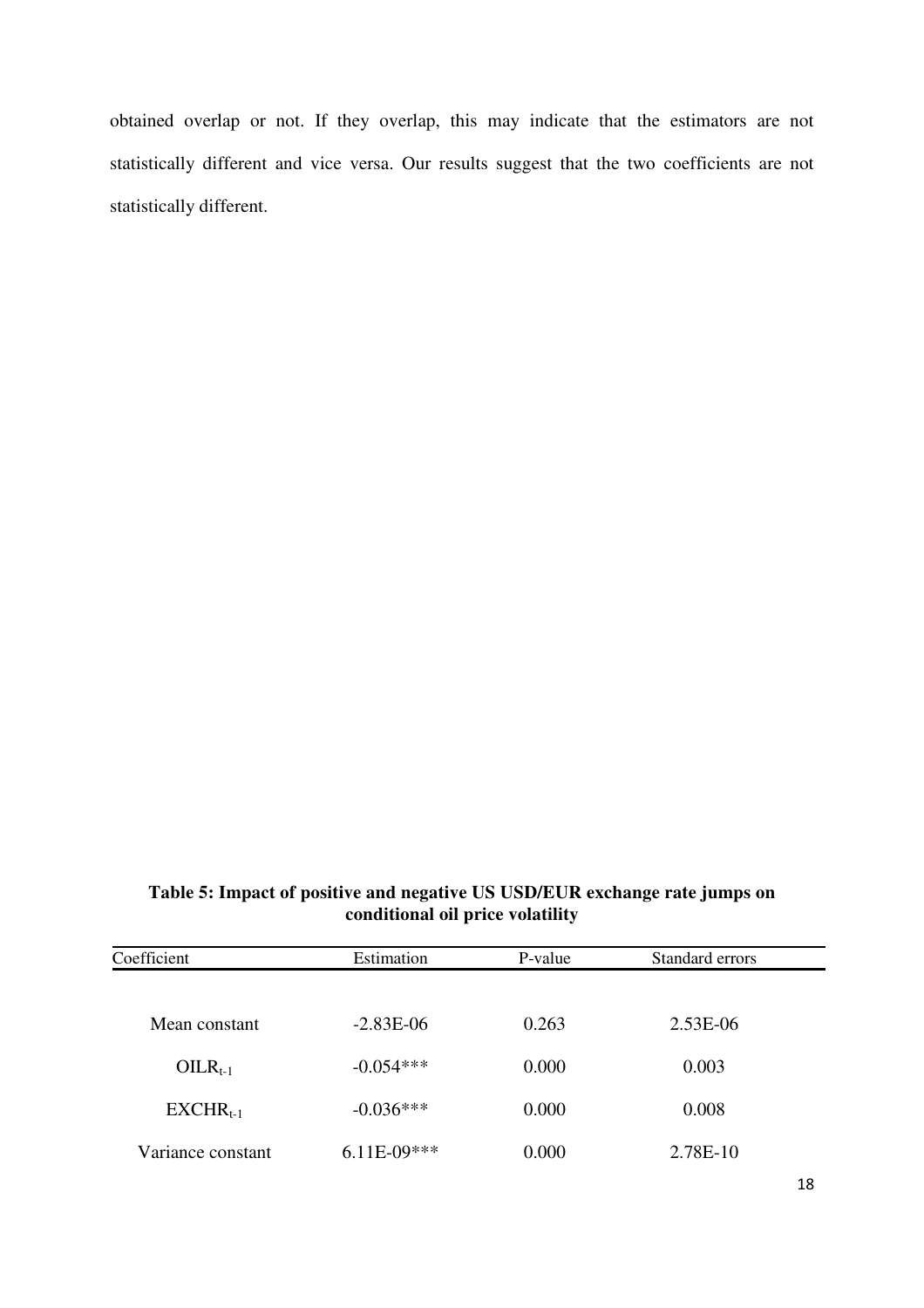| <b>ARCH</b>          | $0.131***$   | 0.000          | 0.002   |
|----------------------|--------------|----------------|---------|
| <b>GARCH</b>         | $0.865***$   | 0.000          | 0.002   |
| Positive $EXCHJt$    | 3.29 E-04*** | 0.000          | 3.3E-05 |
| Negative $EXCHJt$    | 3.31 E-04*** | 0.000          | 3.3E-05 |
|                      |              |                |         |
| <b>ARCH-LM</b> test  | 0.378        | 0.538          |         |
| Ljung-Box statistics | 1            | $\overline{2}$ | 12      |
|                      | 0.378        | 3.786          | 12.809  |

**Note:** significance at 10% level is marked by  $(*)$ , 5% level by  $(**)$  and 1% level by  $(***)$ .  $Q^2(j)$  are the Ljung-Box statistics of order  $j$  ( $j = 1, 2$  or 12), respectively, for standardized residuals.

## **4.2. Modelling jump spillover effects between the oil market and the US USD/EUR exchange rate**

Overall, our findings show that US\$ exchange rate volatility and, in particular, US\$ exchange rate jumps, significantly affect oil price volatility. This implies that abrupt changes in the US\$ currency can drive oil price changes because investors invest in both markets and can immediately react to any change in either of the markets. In order to clarify this volatility effect and check whether jumps in the US\$/Euro exchange rate imply jumps in oil markets, we estimated the following Tobit model:

$$
OILJt = \sigma1 + \sigma2 EXCHJt + \sigma3 OILVt + \varepsilont
$$
\n(12)

where:  $OILJ_t$  is the intensity of the jump occurring on the crude oil market during a 5-minute interval t; OILV<sub>t</sub> denotes oil market trading volume, and  $\sigma_1$ ,  $\sigma_2$ , and  $\sigma_3$  are regression coefficients.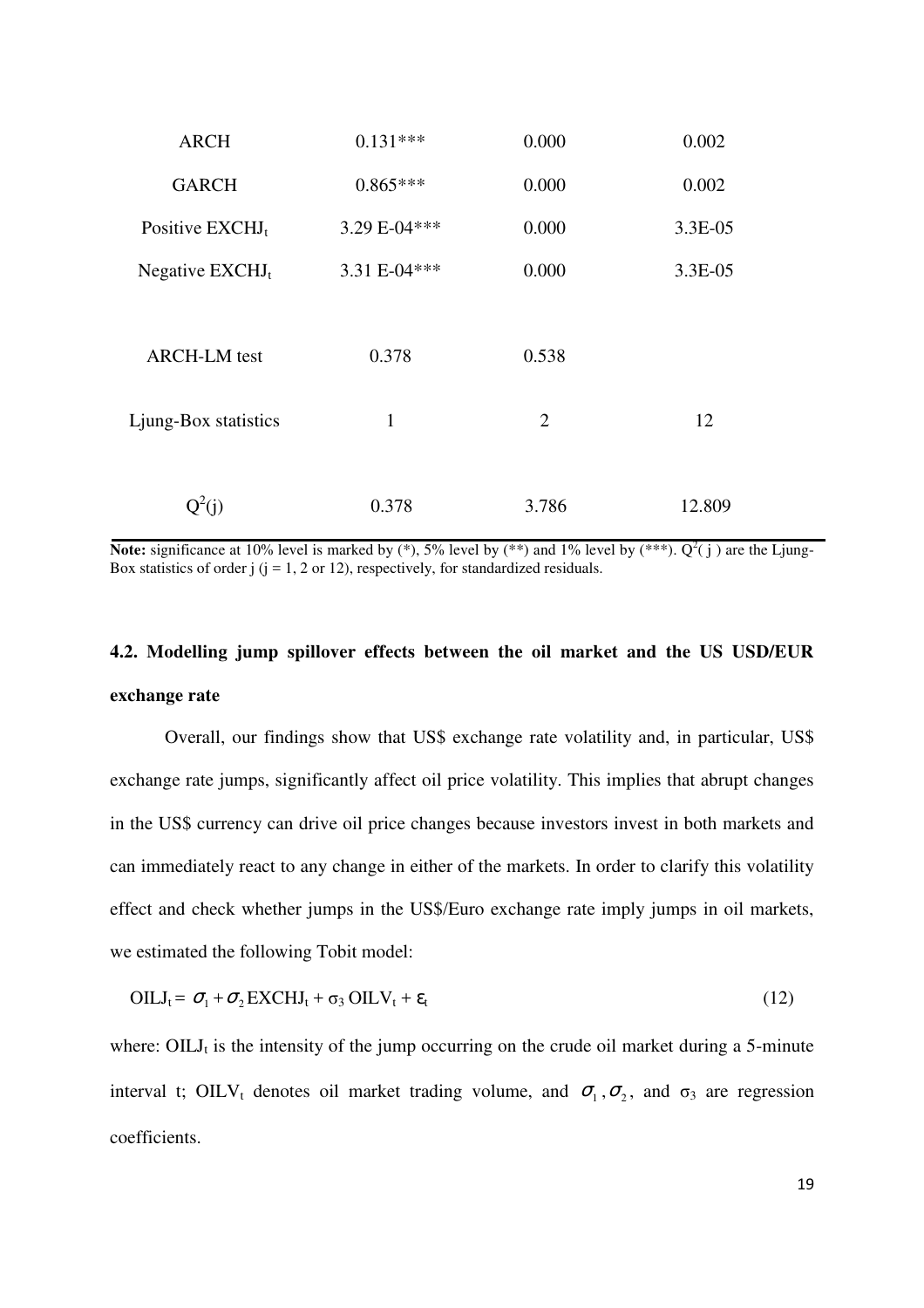If the coefficient  $\sigma_2$  is statistically significant, it would suggest that jumps occurred simultaneously on the crude oil market and on the exchange rate market, supporting the idea that similar information drives both markets. We also introduced oil trading volume as a control variable as recommended by Giot et al. (2010), Chevallier and Sévi (2012), Shahzad et al. (2014) and Jawadi et al. (2016), in line with the MDH theory. Accordingly, we estimated model (12) and reported the main results in Table (6). These findings indicate a significant contemporaneous relationship between jumps in the exchange market and the oil market. This means that jumps occur simultaneously in foreign exchange and oil markets. We also confirm the positive relationship between volume and jumps (Jawadi et al., 2016)**.** 

| Dependent variable/independent<br>variable | Estimation    | P-value |  |
|--------------------------------------------|---------------|---------|--|
| Constant                                   | $-0.036***$   | 0.000   |  |
| EXCHJ <sub>t</sub>                         | $2.033***$    | 0.000   |  |
| $OILV_t$                                   | $2.56E-06***$ | 0.000   |  |
| Log likelihood                             | 84.749        |         |  |

 $OILJ_t = \sigma_1 + \sigma_2$  EXCHJ<sub>t</sub> +  $\sigma_3$  OILV<sub>t</sub>

This table reports the estimation of Table 11. Significance at  $10\%$  level is marked by (\*), 5% level by (\*\*) and 1% level by  $(***)$ .

#### **5. Conclusion**

This paper investigates oil price volatility through an analysis of the relationship between the crude oil market and the US USD/EUR exchange rate market. Prior studies have also examined volatility spillover between these two markets, often using low frequency data and usual GARCH volatility proxies. Our contribution is twofold. First, we use high frequency data to develop more precise measures of continuous and discontinuous volatility.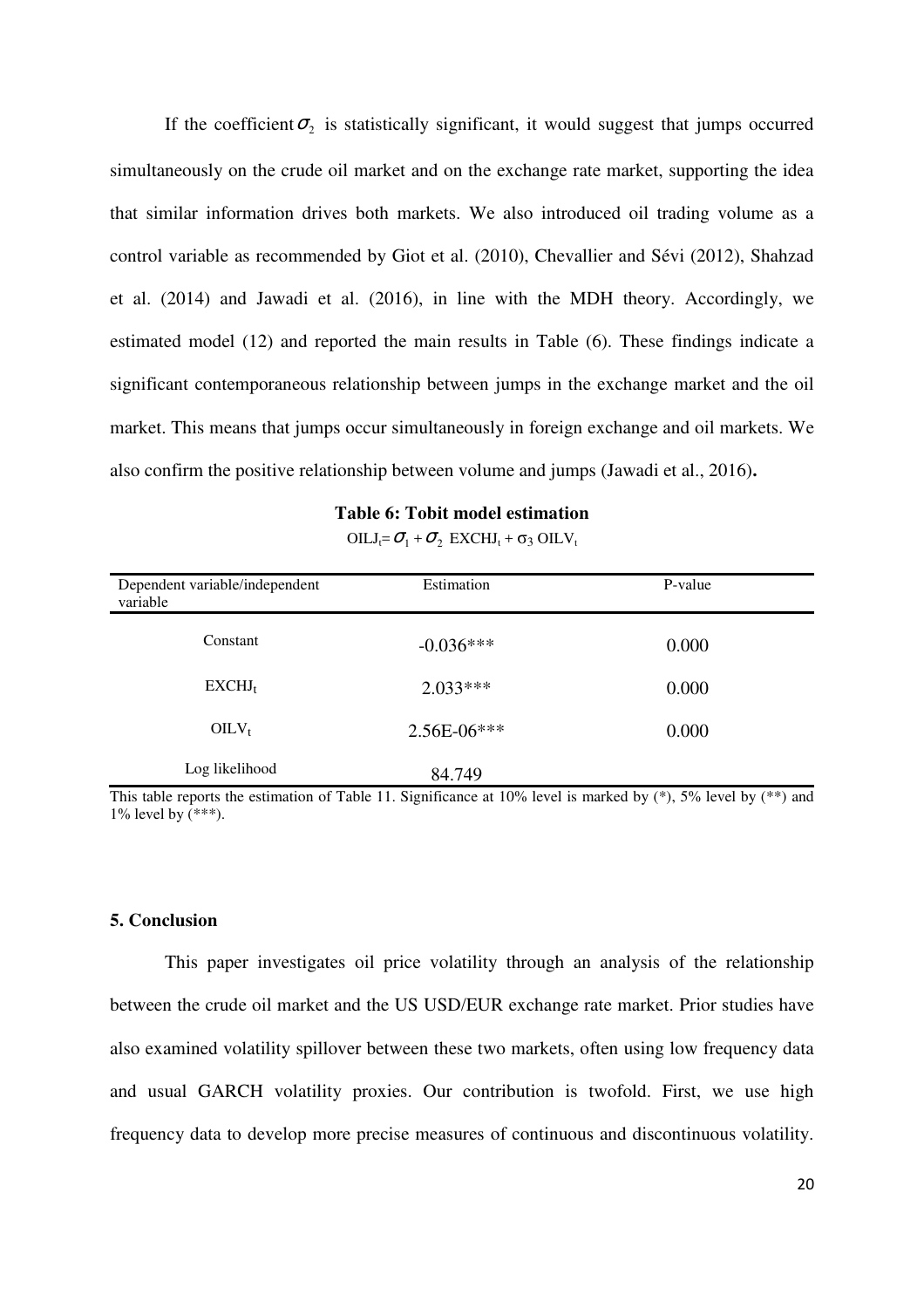Second, in addition to the investigation of volatility spillover, we consider the intradaily jump component of volatility. Accordingly, we decompose realised volatility and detect intradaily jumps in both the foreign exchange market and the oil market.

Our intradaily analysis reveals several interesting findings. First, we confirm previous results which identify volatility spillover from the US foreign exchange rate market to the oil market, suggesting that information arriving in the exchange rate market can also be interesting for investors in the oil market and drive its price. Second, we show a negative relationship between USD/EUR returns and oil returns, which means that a US dollar appreciation results in a drop in oil prices. This negative relationship can be seen in the fact that investors may rebalance their portfolio and diversify it in order to obtain higher performance. Third, we focused on abrupt (extreme) shocks to show that intradaily jumps occurring in the exchange rate market impact and drive market volatility. Furthermore, our results indicate that both positive and negative shocks impact volatility. Finally, we found a significant contemporaneous relationship between the jumps occurring every 5 minutes in both markets.

A future extension of this study would be to investigate the economic justification of market jumps through an examination of the effect of news, for example. It might also be interesting to check whether the consideration of jumps can enhance oil price volatility forecasts.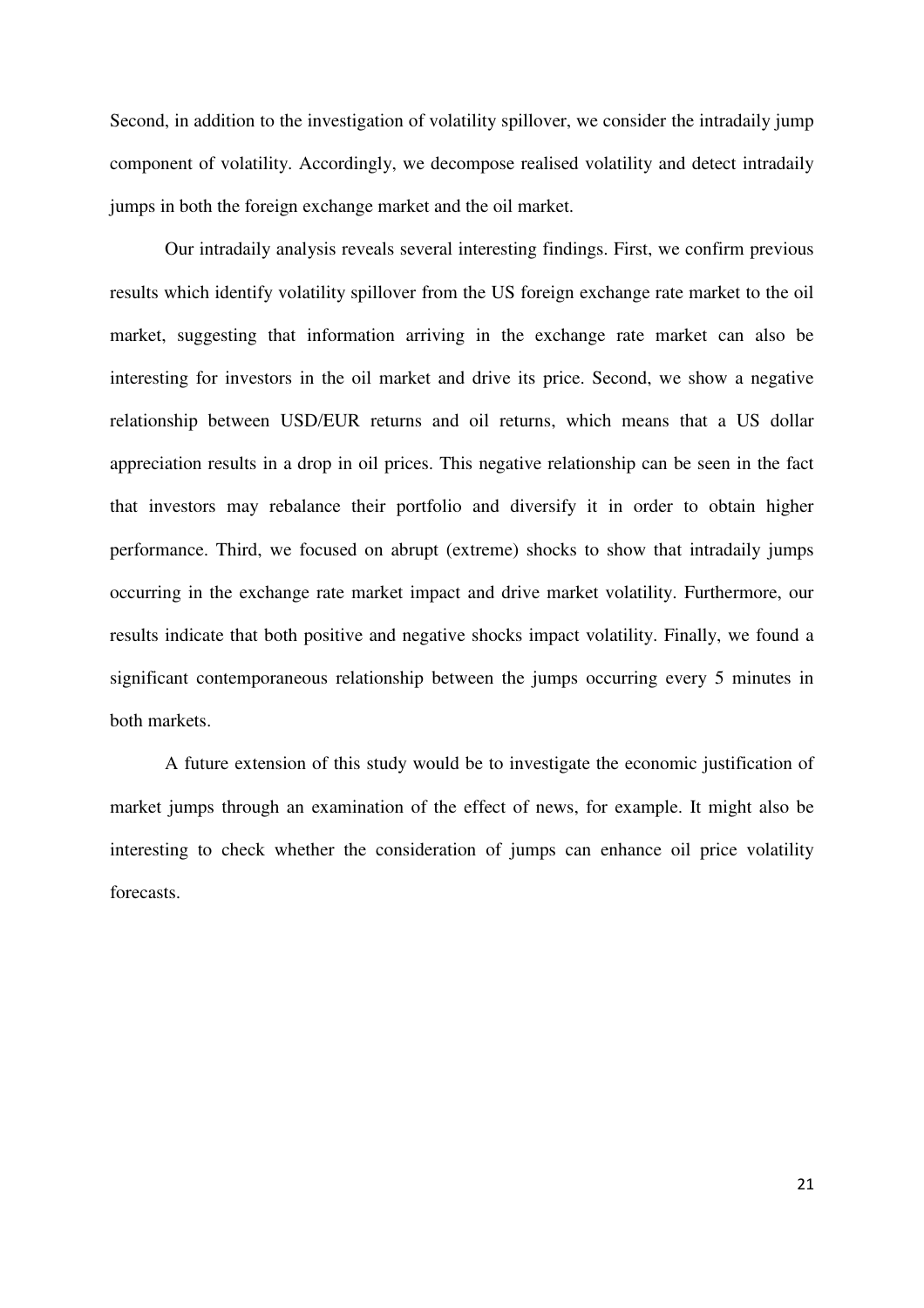#### **References**

Amano, R., van Norden, S., 1998. Oil prices and the rise and fall of the US real exchange rate. Journal of International Money and Finance 17 (2), 299–316.

Andersen, T., Bollerslev, T., 1998. Deutsche markedollar volatility: intradaily volatility patterns, macroeconomic announcements and longer run dependencies. The Journal of Finance 1, 219-265.

Andersen, T. G., Bollerslev, T., Dobrev, D., 2007. No-arbitrage semi-martingale restrictions for continuous-time volatility models subject to leverage effects, jumps and i.i.d. noise: Theory and testable distributional implications. Journal of Econometrics 138, 125-180. Arouri, M. H., Rault Ch., 2012. Oil prices and stock markets in GCC countries: empirical evidence from panel analysis. International Journal of Finance and Economics, 17, 3, 242 – 253.

Arouri, M., H., Jawadi, F. 2010. Oil Prices and Exchange Rates: Some New Evidence using Linear and Nonlinear Models., In: Jawadi, Fredj, Barnett, William A. (Eds.), Nonlinear Modeling of Economic and Financial Time-Series. Volume 20. Emerald Group Publishing Limited. PP. 121-141.

Barndorff-Nielsen O.E., Shephard N., 2004. Power and bipower variation with stochastic volatility and jumps, Journal of Financial Econometrics 2, 1-37.

Baur, D. and Jung, R. C., 2006. Return and volatility linkages between the US and the German stock market. Journal of International Money and Finance 25, 598–613.

Beckmann, J., Czudaj, R., 2013. Is there a homogeneous causality pattern between oil prices and currencies of oil importers and exporters? Energy Economics 40, 665–678.

Bénassy-Quéré, A.,Mignon, V., Penot, A., 2007. China and the relationship between the oil price and the dollar. Energy Policy 35, 5795–5805.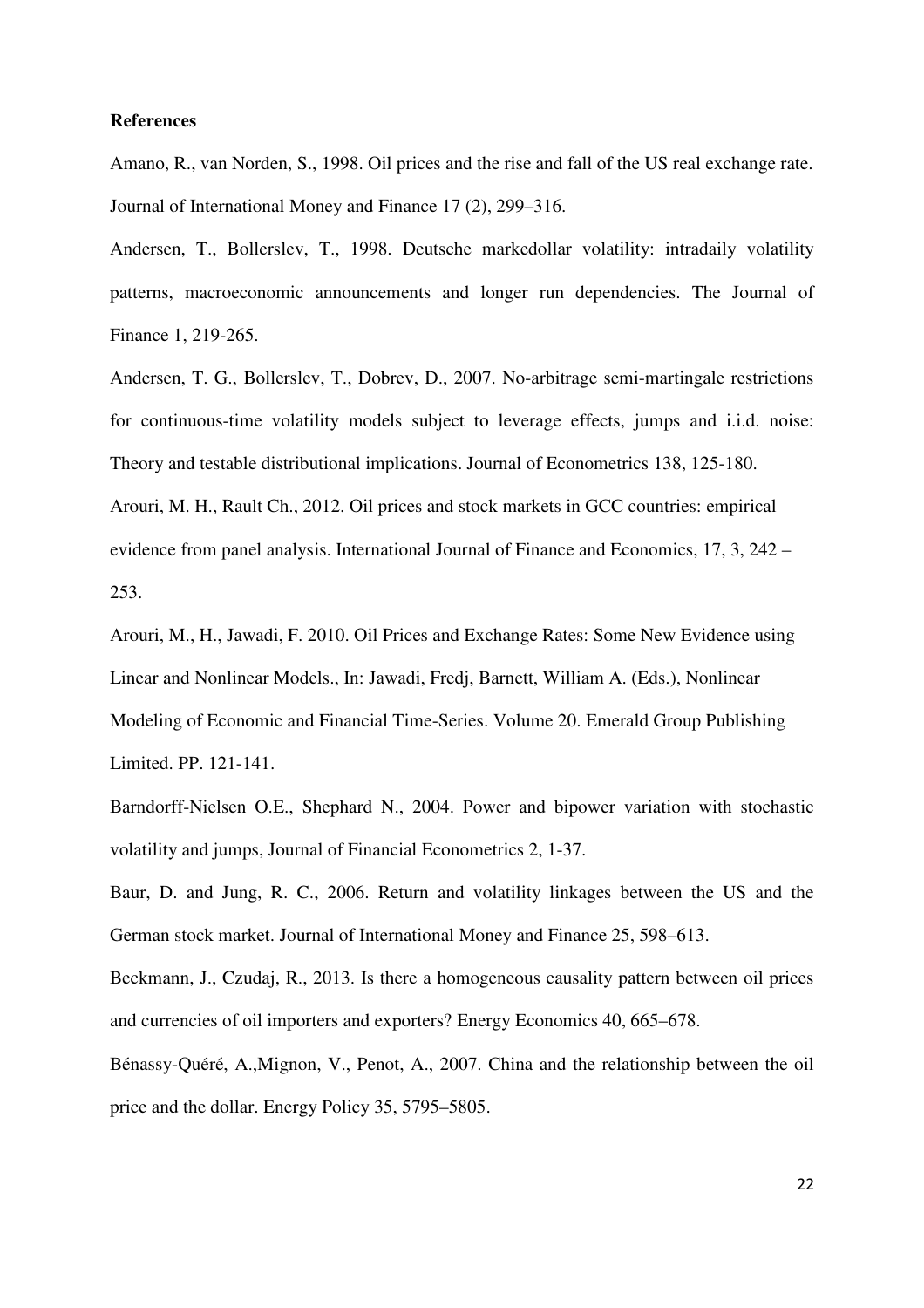Bohl, M. T., Henke, H., 2003. Trading volume and stock market volatility: The Polish case. International Review of Financial Analysis 12, 513–525.

Bollerslev, T., 1986. Generalized autoregressive conditional heteroskedasticity. Journal of Econometrics 52, 5–59.

Bollerslev, T., 1987. A conditionally heteroskedastic time series model for speculative prices and rates of return. The Review of Economics and Statistics 69, 542–547.

Burbidge, J., Harrison, A., 1984. Testing for the effects of oil-price rises using Vector Autoregressions. International Economic Review 25, 459-484.

Caporin, M., Chang, C.L., McAleer, M., 2016. Are the S&P 500 Index and Crude Oil, Natural Gas and Ethanol Futures related for Intra-Day Data?. Working Paper. http://www.tinbergen.nl/discussionpaper/?paper=2584.

Chen, S.S., Chen, H.C., 2007. Oil prices and real exchange rates. Energy Economics 29, 3, 390–404.

Chevallier, J., Sévi, B., 2012. On the volatility–volume relationship in energy futures markets using intradaily data. Energy Economics 34, 1896–1909.

Coudert, V., Mignon, V., Penot, A., 2008. Oil price and the dollar. Energy Studies Review, 15, 48–65.

De Truchis, G., Keddad B., 2016. On the risk comovements between the crude oil market and U.S. dollar exchange rates. Economic Modelling, 52, 206–215.

Ding, L., Vo, M., 2012. Exchange rates and oil prices: a multivariate stochastic volatility analysis. Quantitative Review of Economic and Finance 52, 15–37.

Dibooglu, S., 1996. Real disturbances, relative prices, and purchasing power parity. Journal of Macroeconomics 18, 1, 69–87.

Du, X., Yu, C.L., Hayes, D.J., 2011. Speculation and volatility spillover in the crude oil and agricultural commodity markets: A Bayesian analysis. Energy Economics 33, 497-503.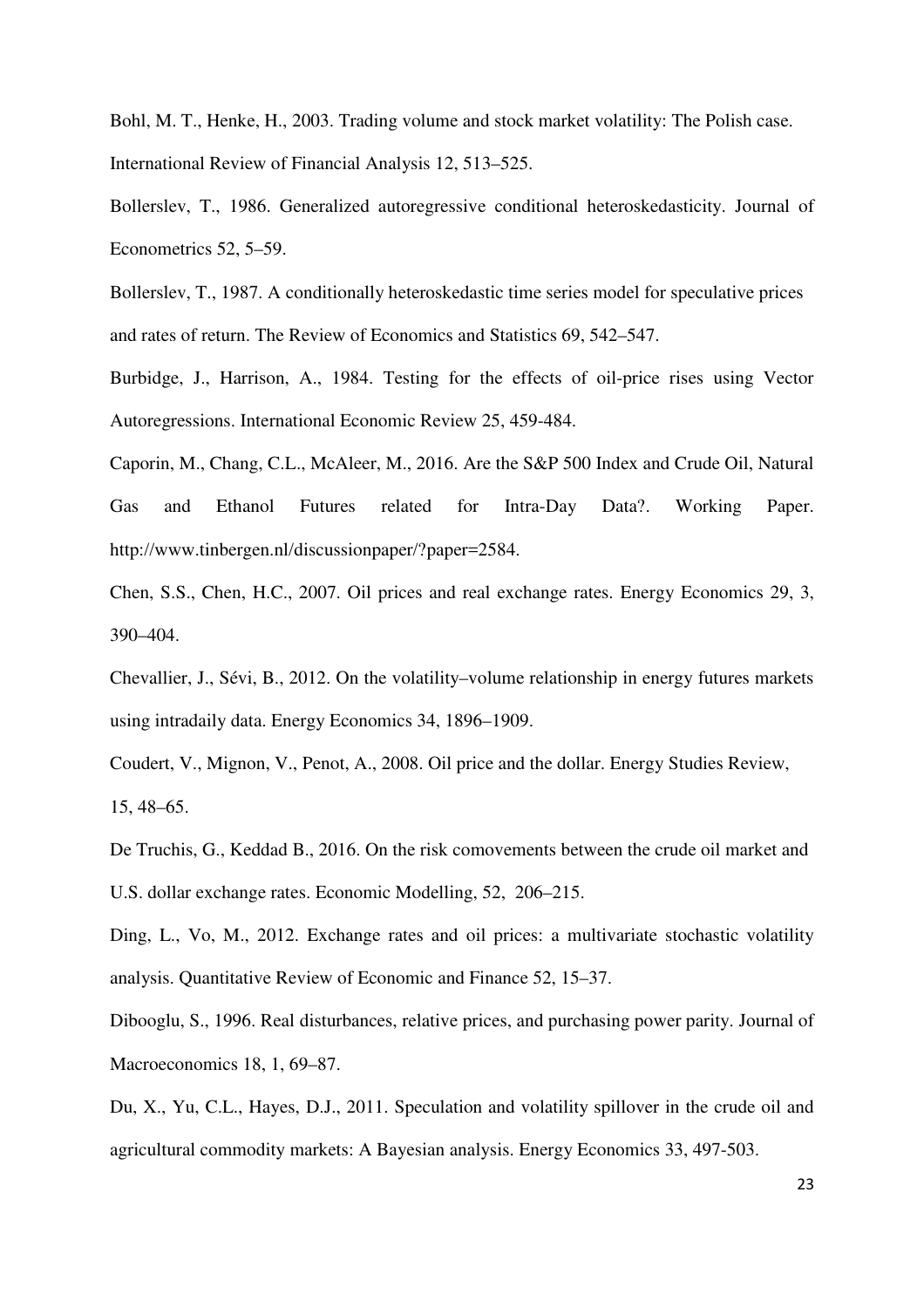Engle, R. F., 1982. Autoregressive Conditional Heteroskedasticity with estimates of the variance of United Kingdom inflation. Econometrica, 50, 987-1008.

Fama, E. F., 1965. The behaviour of stock-market prices. Journal of Business 38, 34–105.

 Ftiti, Z., Guesmi, K., Abid, I., 2015. Oil price and stock market co-movement: What can we learn from time-scale approaches?, International Review of Financial Analysis, http://dx.doi.org/10.1016/j.irfa.2015.08.011

Giot P., Laurent S., Petitjean, M., 2010. Trading activity, realized volatility and jumps. Journal of Empirical Finance 17, 168–175.

Gisser, M., Goodwin, T.H., 1986. Crude Oil and the Macroeconomy: Tests of Some Popular Notions. Journal of Money Credit and Banking 18, 95-103.

Golub, S., 1983. Oil prices and exchange rates. The Economic Journal 93, 576–593.

Hamao, Y. R., Masulis, R. W. and Ng, V. K., 1990 Correlations in price changes and volatility across international stock markets, The Review of Financial Studies, 3, 281–307. Hamilton, J.D., 1983. Oil and the Macroeconomy since World War II. Journal of Political Economy 91, 228-248.

Han, H., & Park, J. Y., 2008. Time series properties of ARCH processes with persistent covariates. Journal of Econometrics 146, 275–292.

Jammazi, R., Lahiani, A. and Nguyen, D.K. 2015. A wavelet-based nonlinear ARDL model for assessing the exchange rate pass-through to crude oil prices. Journal of International Financial Markets, Institutions & Money 34, pp.173–187.

Jawadi, F., Louhichi W, Idi Cheffou, A., and Randrianarivony R. 2016. Intradaily jumps and trading volume: a nonlinear Tobit specification, Review of Quantitative Finance and Accounting, Forthcoming.

Jawadi, F., Arouri, M. H. and Bellalah, M., 2010. Nonlinear Linkages between Oil and Stock Markets in Developed and Emerging Countries. International Journal of Business 15, 19-31.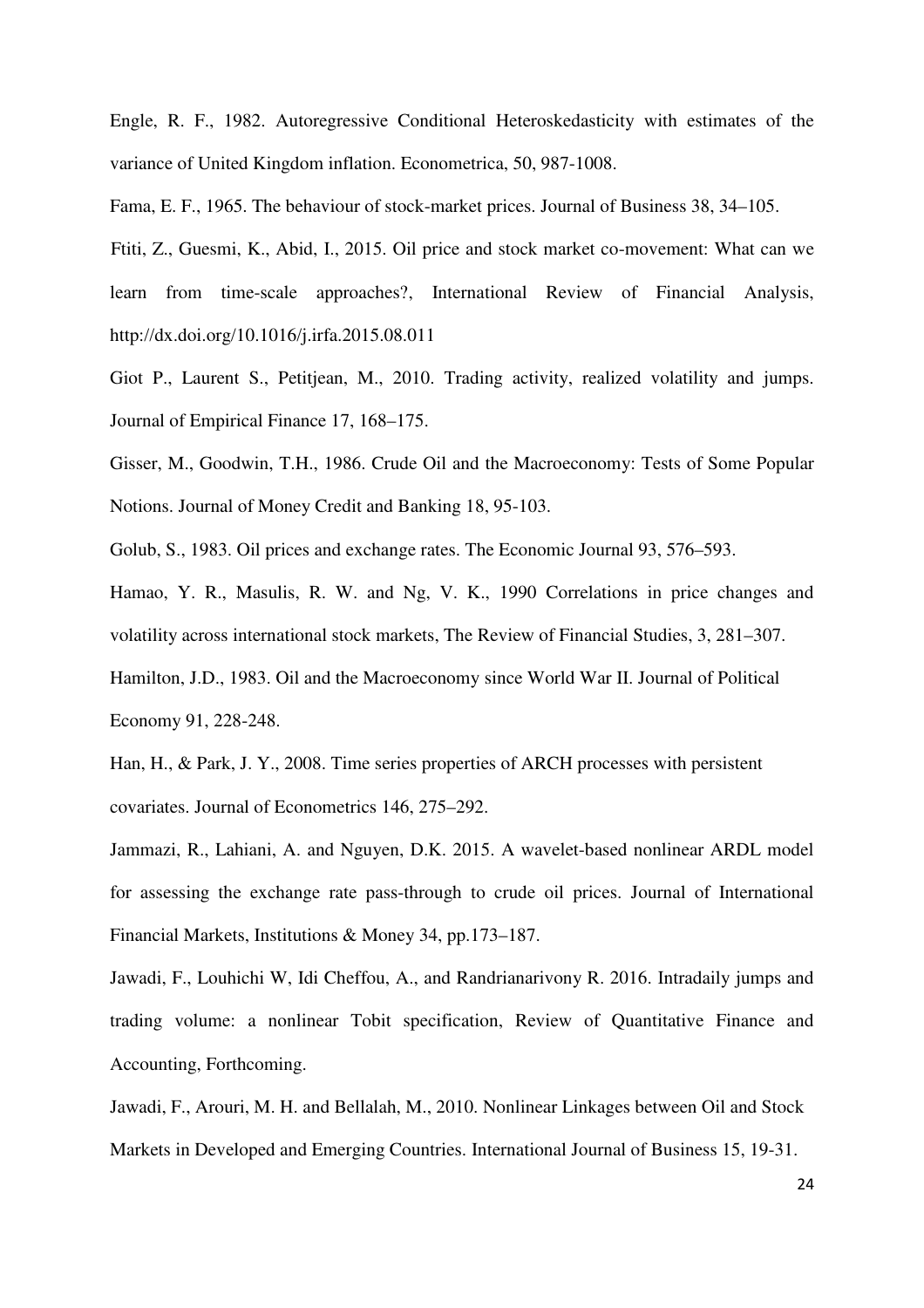Kalev, P.S., Lieu, W.M., Pharm, P. K., Jarnecic, E., 2004. Public information arrival and volatility of intradaily stock returns. Journal of Banking and Finance 28, 1441-1467.

Krugman, P., 1983. Oil shocks and exchange rate dynamics. In: Frenkel, J.A. (Ed.), Exchange Rates and International Macroeconomics. University of Chicago Press, Chicago.

Lamoureux, C. G., & Lastrapes, W. D., 1990. Heteroskedasticity in stock return data: Volume versus GARCH effects. The Journal of Finance 45, 221–229.

 Lardic, S. and Mignon, V. 2008. Oil prices and economic activity: An asymmetric cointegration approach. Energy Economics 30, 847–855.

Lardic, S. and Mignon, V., 2006. The impact of oil prices on GDP in European countries: An empirical investigation based on asymmetric cointegration. Energy policy 18, 3910-3915.

Lee, S.S., Mykland, P.A., 2008. Jumps in financial markets: A new nonparametric test and jump dynamics. Review of Financial Studies 21, 2535-2563.

Louhichi. W., 2011. What drives the volume–volatility relationship on Euronext Paris? International Review Financial Analysis 20, 200-206.

Mandelbrot, B., 1963. The variation of certain speculative prices. Journal of Business 36, 394–419.

Miralles-Marceloa, J. L., Miralles-Quirósa, J. L. and Miralles-Quirós, M. M., 2010. Intradaily linkages between the Spanish and the US stock markets: evidence of an overreaction effect, Applied Economics 42, 223–35.

Narayan, P.K., Narayan, S., Prasad, A., 2008. Understanding the oil price-exchange rate nexus for the Fiji Islands. Energy Economics 30, 2686–2696.

Phan, D. H. B., Sharma, S. S., Narayan, P.K. 2016. Intradaily volatility interaction between the crude oil and equity markets. Journal of International Financial Markets, Institutions and Money 40, 1–13.